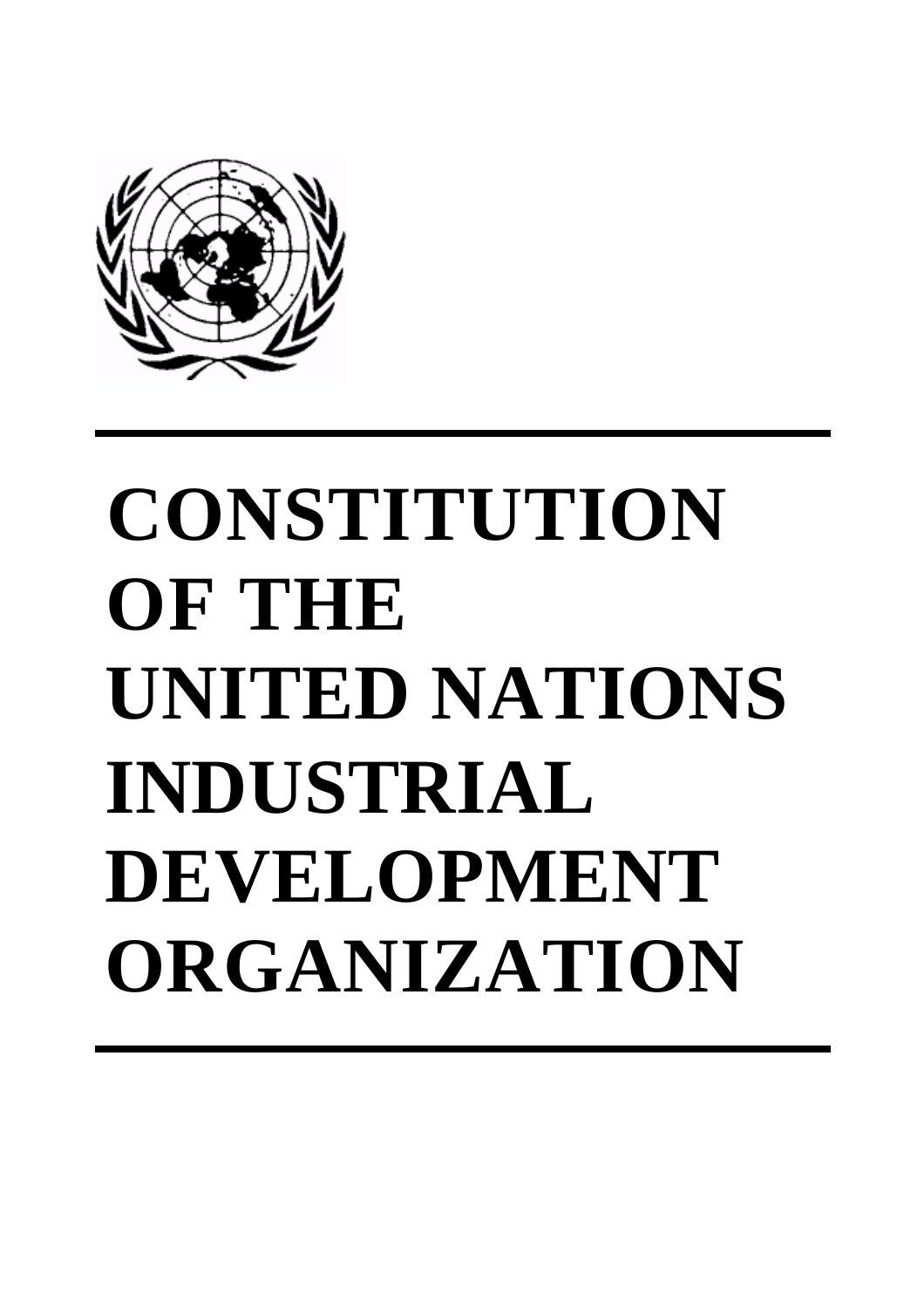The Constitution of the United Nations Industrial Development Organization was adopted on 8 April 1979 at Vienna, at the second session of the United Nations Conference on the Establishment of the United Nations Industrial Development Organization as a Specialized Agency. The text presented in this document includes the entire Constitution, except the lists to be included in Annex I, which will only be established on the date the Constitution enters into force as provided for in Article 25. The Constitution is open for signature until 7 October 1979 at the Federal Ministry for Foreign Affairs of the Republic of Austria and subsequently at United Nations Headquarters in New York.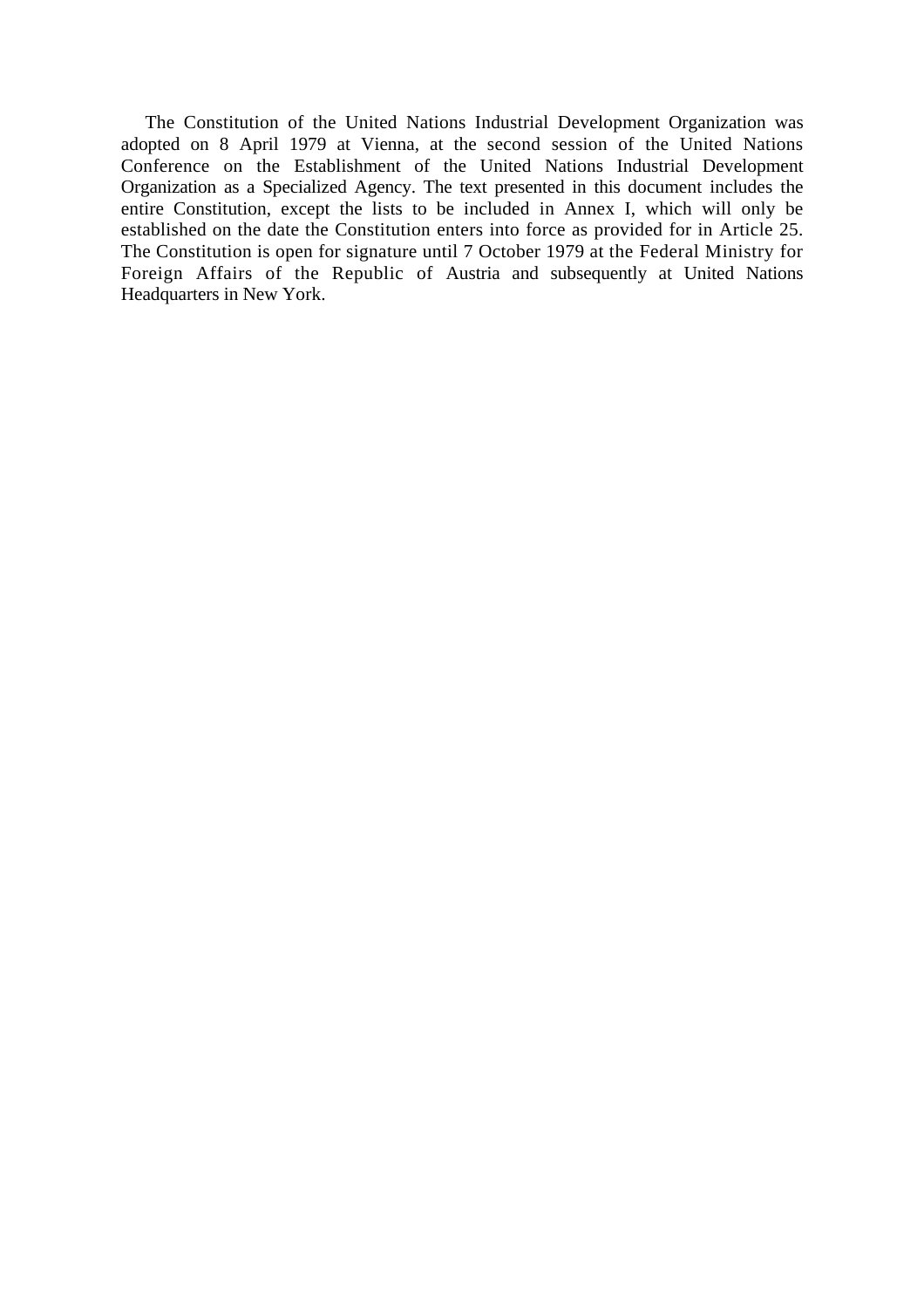## **CONSTITUTION OF THE UNITED NATIONS INDUSTRIAL DEVELOPMENT ORGANIZATION**

### **PREAMBLE**

*Tlie States Parties to this Constitution.* 

*In conformity* with the Charter of the United Nations,

*Bearing in mind* the broad objectives in the resolutions adopted by the sixth special session of the General Assembly of the United Nations on the establishment of a New International Economic Order, in the UNIDO Second General Conference's Lima Declaration and Plan of Action for Industrial Development and Co-operation, and in the resolution of the seventh special session of the General Assembly of the United Nations on Development and International Economic Co-operation,

#### *Declaring* that:

It is necessary to establish a just and equitable economic and social order to be achieved through the elimination of economic inequalities, the establishment of rational and equitable international economic relations, implementation of dynamic social and economic changes and the encouragement of necessary structural changes in the development of the world economy,

Industrialization is a dynamic instrument of growth essential to rapid economic and social development, in particular of developing countries, to the improvement of the living standards and the quality of life of the peoples in all countries, and to the introduction of an equitable economic and social order,

[The text of this Constitution was adopted by the United Nations Conference on the Establishment of the United Nations Industrial Development Organization as a Specialized Agency on 8 April 1979 at Vienna.]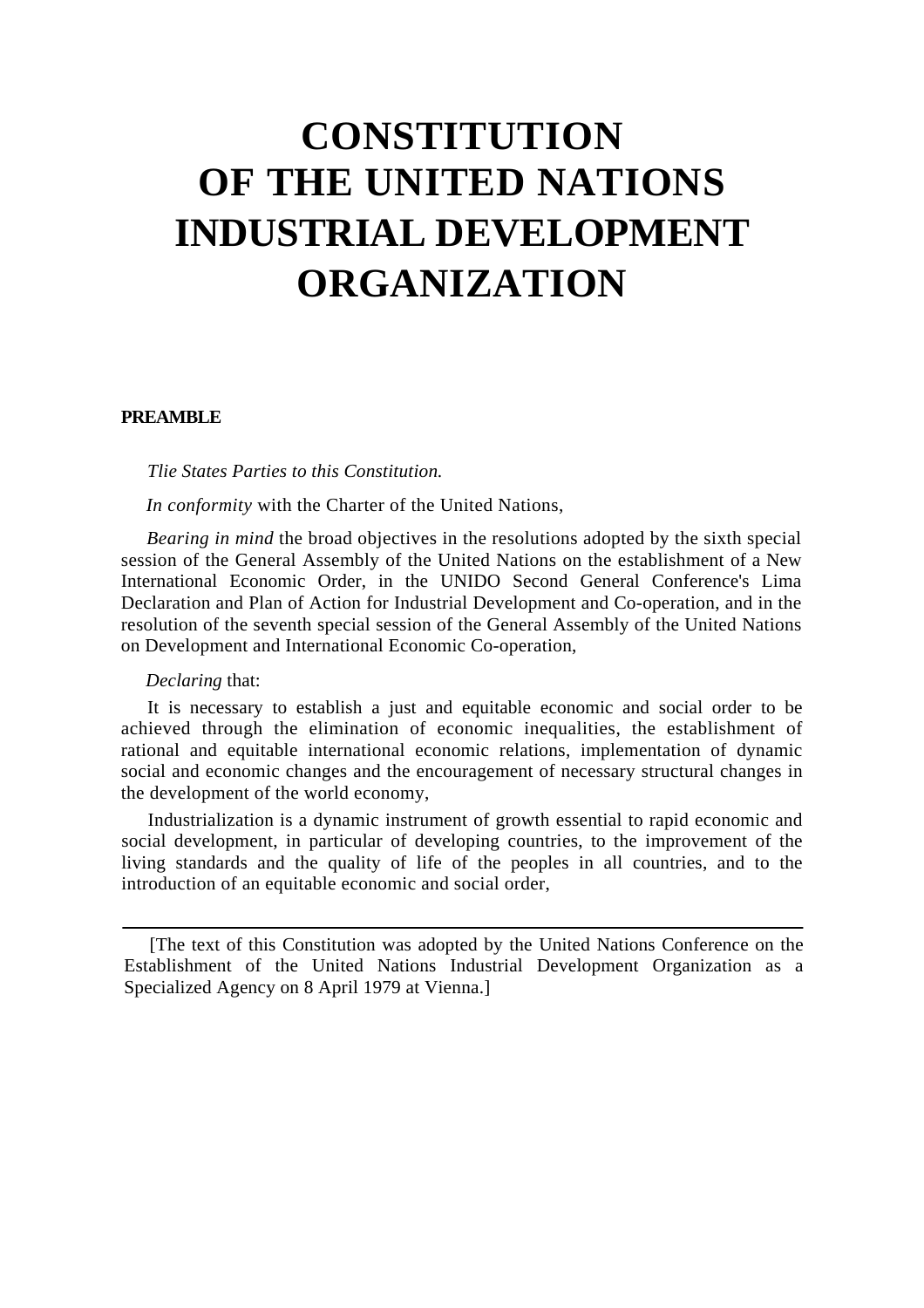It is the sovereign right of all countries to achieve their industrialization, and any process of such industrialization must conform to the broad objectives of selfsustaining and integrated socio-economic development, and should include the appropriate changes which would ensure the just and effective participation of all peoples in the industrialization of their countries.

possible concerted measures including the development, transfer and adaptation of technology on global, regional and national, as well as on sectoral levels, As international co-operation for development is the shared goal and common obligation of all countries it is essential to promote industrialization through all

All countries, irrespective of their social and economic systems, are determined to promote the common welfare of their peoples by individual and collective actions aimed at expanding international economic co-operation on the basis of sovereign equality, strengthening of the economic independence of the developing countries, securing their equitable share in total world industrial production and contributing to international peace and security and the prosperity of all nations, in conformity with the purposes and principles of the Charter of the United Nations,

#### *Mindful* of these guidelines,

*Desiring* to establish, within the terms of Chapter IX of the Charter of the United Nations, a specialized agency to be known as the United Nations Industrial Development Organization (UNIDO) (hereinafter referred to as the "Organization"), which shall play the central role in and be responsible for reviewing and promoting the co-ordination of all activities of the United Nations system in the field of industrial development, in conformity with the responsibilities of the Economic and Social Council under the Charter of the United Nations and with the applicable relationship agreements,

*Hereby agree* to the present Constitution.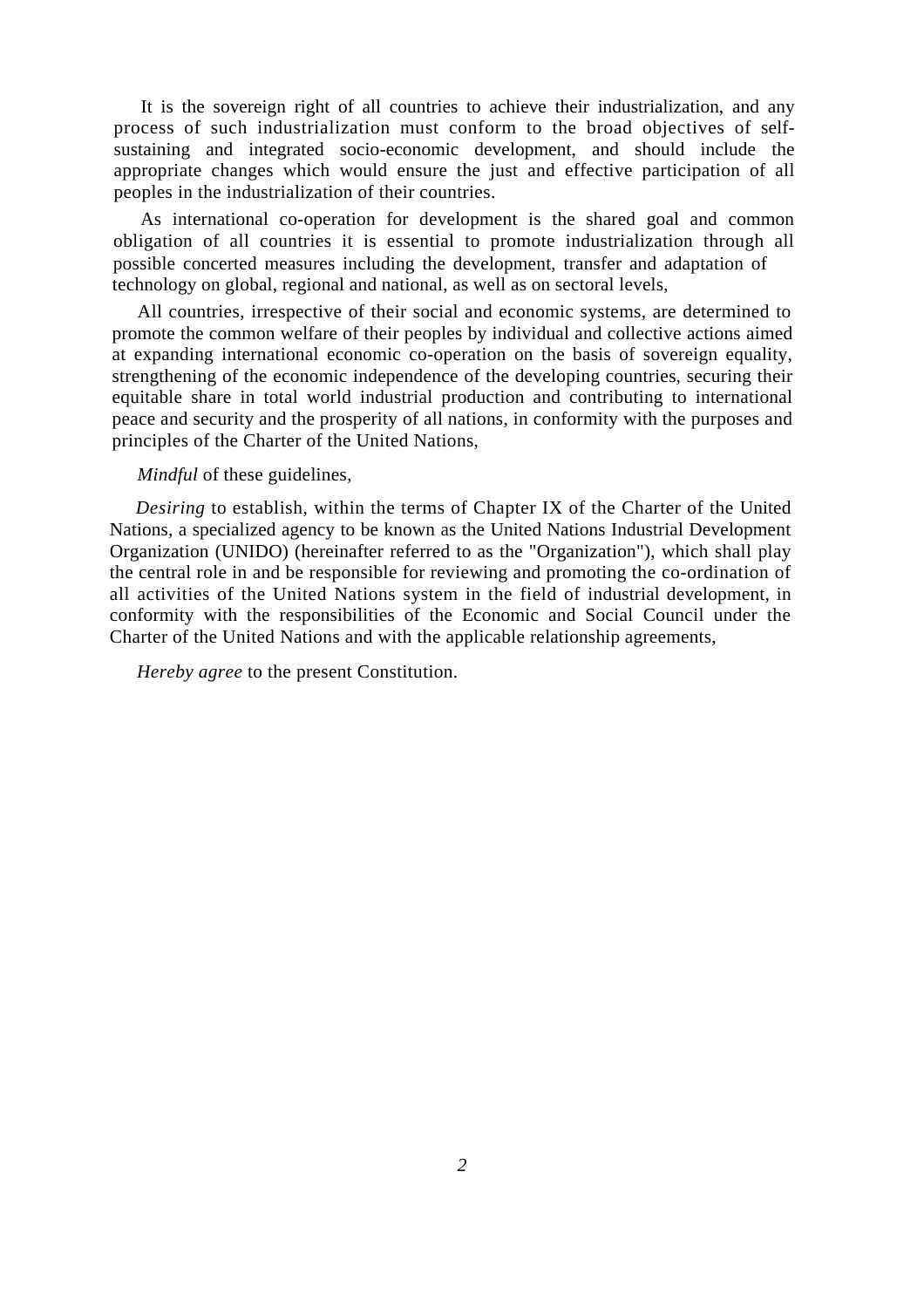### **CHAPTER I Objectives and Functions**

### **Article 1**

#### *Objectives*

The primary objective of the Organization shall be the promotion and acceleration of industrial development in the developing countries with a view to assisting in the establishment of a new international economic order. The Organization shall also promote industrial development and co-operation on global, regional and national, as well as on sectoral levels.

### **Article 2**

### *Functions*

In fulfilment of its foregoing objectives, the Organization shall generally take all necessary and appropriate action, and in particular shall:

(a) Encourage and extend, as appropriate, assistance to the developing countries in the promotion and acceleration of their industrialization, in particular in the development, expansion and modernization of their industries;

(b) In accordance with the Charter of the United Nations, initiate, co-ordinate and follow up the activities of the United Nations system with a view to enabling the Organization to play the central co-ordinating role in the field of industrial development:

(c) Create new and develop existing concepts and approaches in respect of industrial development on global, regional and national, as well as on sectoral levels, and carry out studies and surveys with a view to formulating new lines of action directed towards harmonious and balanced industrial development, with due consideration for the methods employed by countries with different socio-economic systems for solving industrialization problems:

(d) Promote and encourage the development and use of planning techniques, and assist in the formulation of development, scientific and technological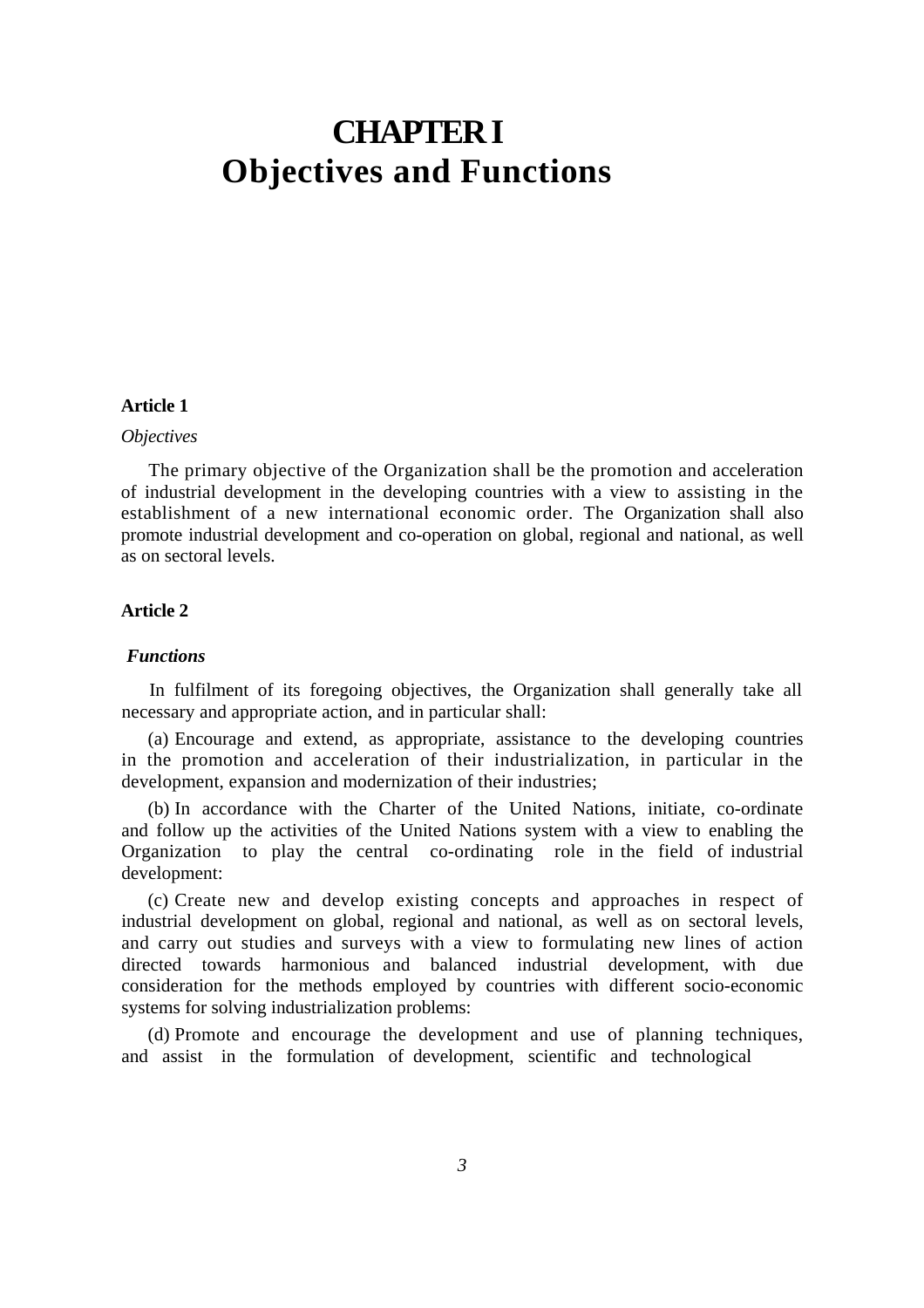programmes and plans tor industrialization in the public, co-operative and private sectors;

(e) Encourage and assist in the development of an integrated and interdisciplinary approach towards the accelerated industrialization of the developing countries;

(f) Provide a forum and act as an instrument to serve the developing countries and the industrialized countries in their contacts, consultations and, ut the request of the countries concerned, negotiations directed towards the industrialization of the developing countries;

(g) Assist the developing countries in the establishment and operation of industries, including agro-related as well as basic industries, to achieve the full utilization of locally available natural and human resources and the production of goods for domestic and export markets, as well as contribute to the self-reliance of these countries;

(h) Serve as a clearing-house for industrial information and accordingly collect and monitor on a selective basis, analyse and generate for the purpose of dissemination information on all aspects of industrial development on global, regional and national, as well as on sectoral levels including the exchange of experience and technological achievements of the industrially developed and the developing countries with different social and economic systems;

(i) Devote particular attention to the adoption of special measures aimed at assisting the least-developed, land-locked, and island developing countries, as well as those developing countries most seriously affected by economic crises and natural calamities, without losing sight of the interest of the other developing countries;

(j) Promote, encourage and assist in the development, selection, adaptation, transfer and use of industrial technology, with due regard for the socio-economic conditions and the specific requirements of the industry concerned, with special reference to the transfer of technology from the industrialized to the developing countries as well as among the developing countries themselves;

(k) Organize and support industrial training programmes aimed at assisting the developing countries in the training of technical and other appropriate categories of personnel needed at various phases for their accelerated industrial development;

(I) Advise on and assist, in close co-operation with the appropriate bodies of the United Nations, specialized agencies and the International Atomic Energy Agency, the developing countries in the exploitation, conservation and local transformation of their natural resources for the purpose of furthering the industrialization of developing countries;

(m) Provide pilot and demonstration plants for accelerating industrialization in particular sectors;

(n) Develop special measures designed to promote co-operation in the industrial field among developing countries and between the developed and developing countries;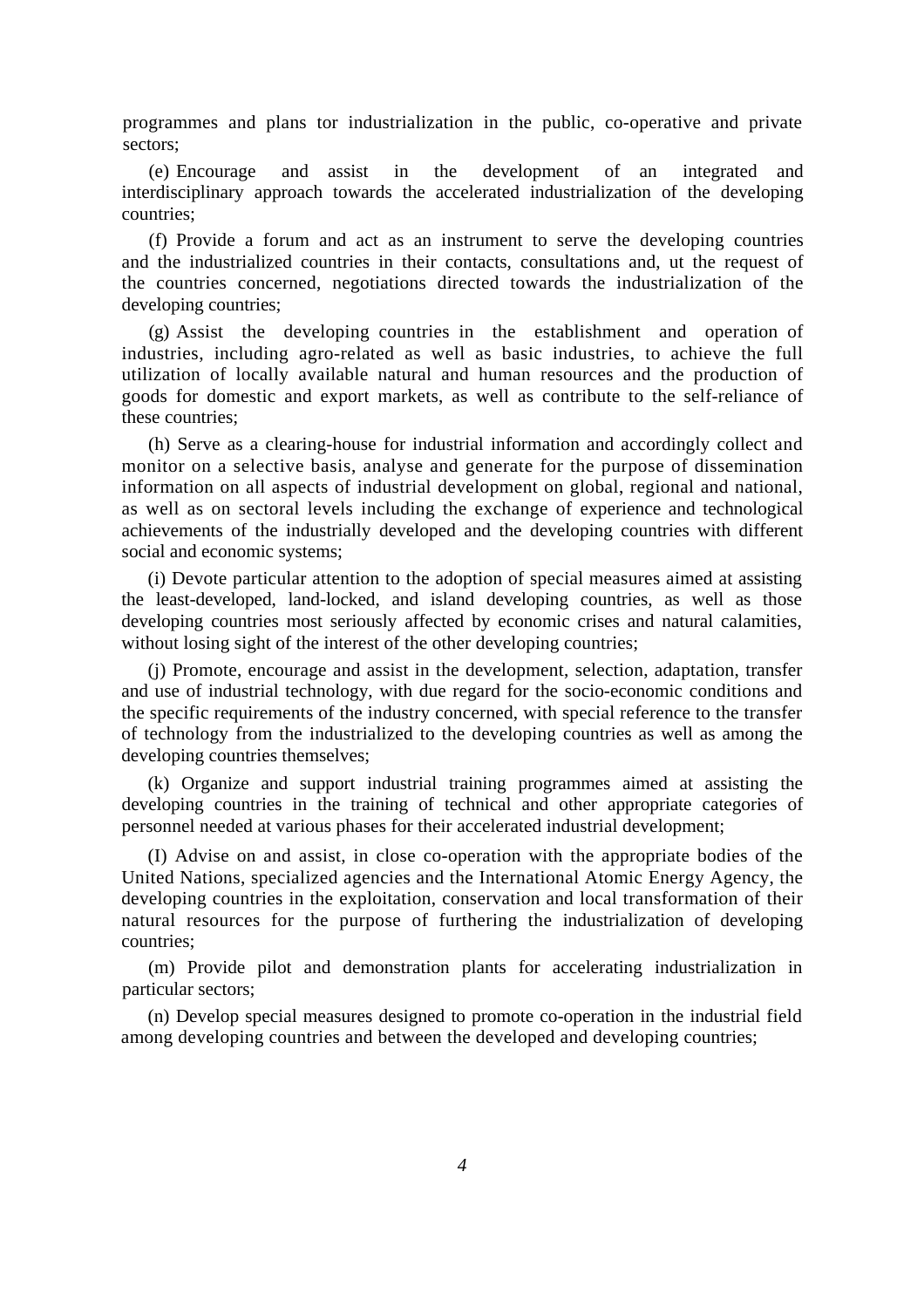(o) Assist, in co-operation with other appropriate bodies, the regional planning of industrial development of the developing countries within the framework of regional and subregional groupings among those countries:

(p) Encourage and promote the establishment and strengthening of industrial, business and professional associations, and similar organizations which would contribute to the full utilization of the internal resources of the developing countries with a view to developing their national industries;

(q) Assist in the establishment and operation of institutional infrastructure for the provision of regulatory, advisory and developmental services to industry;

(r) Assist, at the request of Governments of the developing countries, in obtaining external financing for specific industrial projects on fair, equitable and mutually acceptable terms.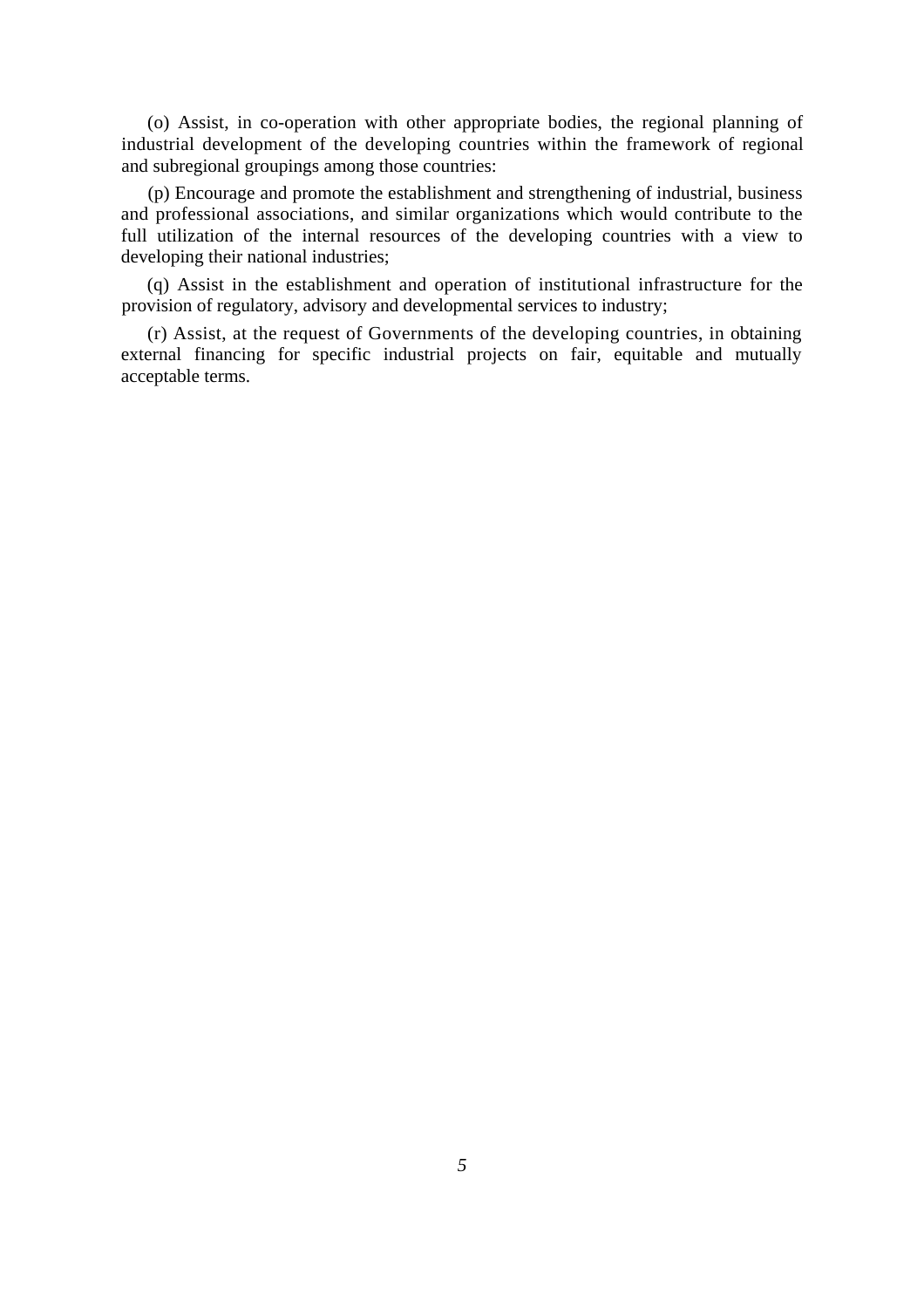### **CHAPTER II Participation**

### **Article 3**

### *Members*

Membership in the Organization is open to all States which associate themselves with the objectives and principles of the Organization:

(a) States members of the United Nations or of a specialized agency or of the International Atomic Energy Agency may become Members of the Organization by becoming parties to this Constitution in accordance with Article 24 and paragraph 2 of Article 25;

(b) States other than 'those referred to in subparagraph (a) may become Members of the Organization by becoming parties to this Constitution in accordance with paragraphs of Article 24 and subparagraph 2 (c) of Article 25, after their membership has been approved by the Conference, by a two-thirds majority of the Members present and voting, upon the recommendation of the Board.

### **Article 4**

### *Observers*

*1.* Observer status in the Organization shall be open, upon request, to those enjoying such status in the General Assembly of the United Nations, unless the Conference decides otherwise.

2. Without prejudice to paragraph 1, the Conference has the authority to invite other observers to participate in the work of the Organization.

3. Observers shall be permitted to participate in the work of the Organization in accordance with the relevant rules of procedure and the provisions of this Constitution.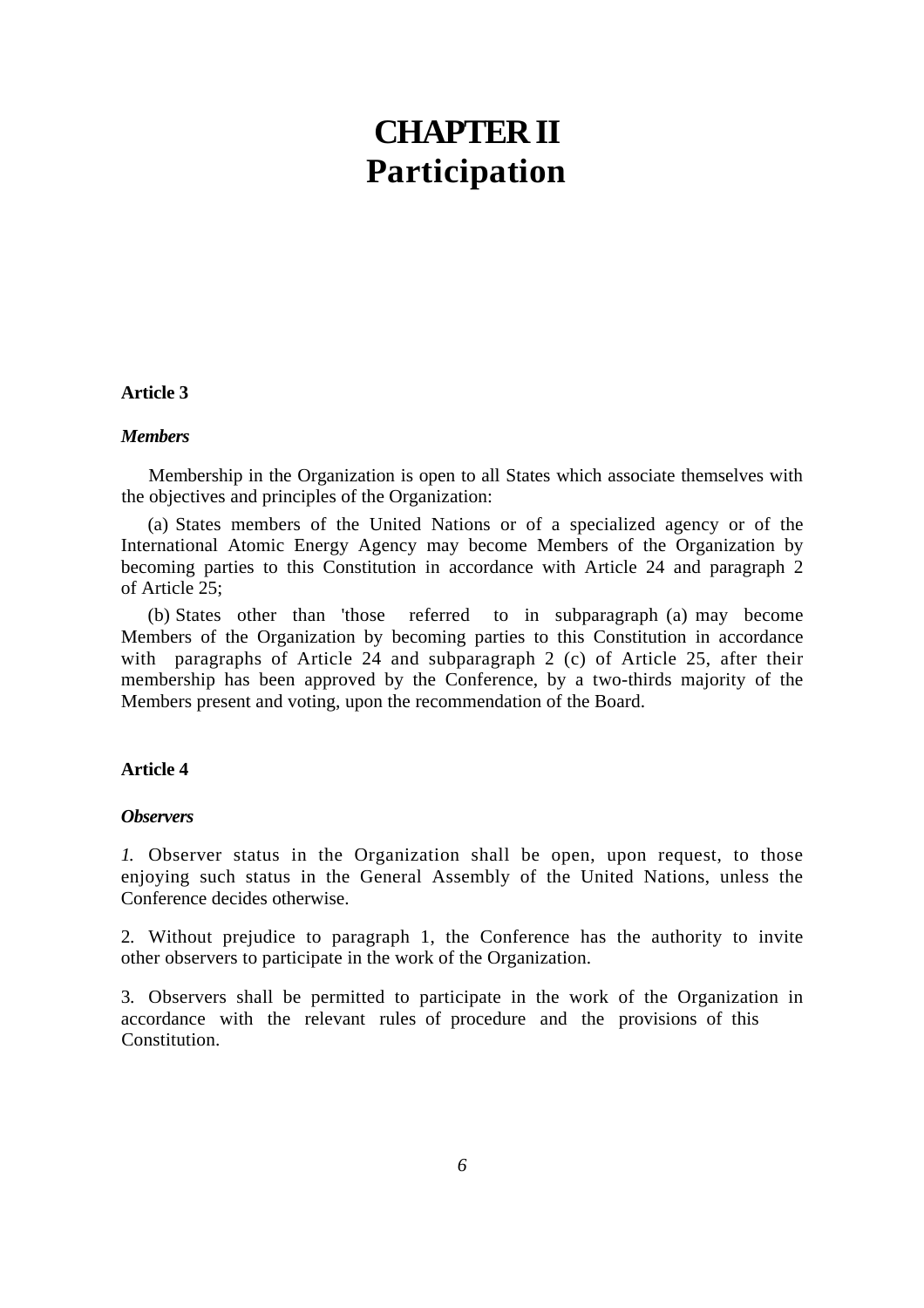### **Article 5**

### *Suspension*

1. Any Member of the Organization that is suspended from the exercise of the rights and privileges of membership of the United Nations shall automatically be suspended from the exercise of the rights and privileges of membership of the Organization.

2. Any Member that is in arrears in the payment of its financial contributions to the Organization shall have no vote in the Organization if the amount of its arrears equals or exceeds the amount of the assessed contributions due from it for the preceding two fiscal years. Any organ may, nevertheless, permit such a Member to vote in that organ if it is satisfied that the failure to pay is due to conditions beyond the control of the Member.

### **Article 6**

### *Withdrawal*

1. A Member may withdraw from the Organization by depositing an instrument of denunciation of this Constitution with the Depositary.

2. Such withdrawal shall take effect on the last day of the fiscal year following that during which such instrument was deposited.

3. The contributions to be paid by the withdrawing Member for the fiscal year following that during which such instrument was deposited shall be the same as the assessed contributions for the fiscal year during which such deposit was effected. The withdrawing Member shall in addition fulfil any unconditional pledges it made prior to such deposit.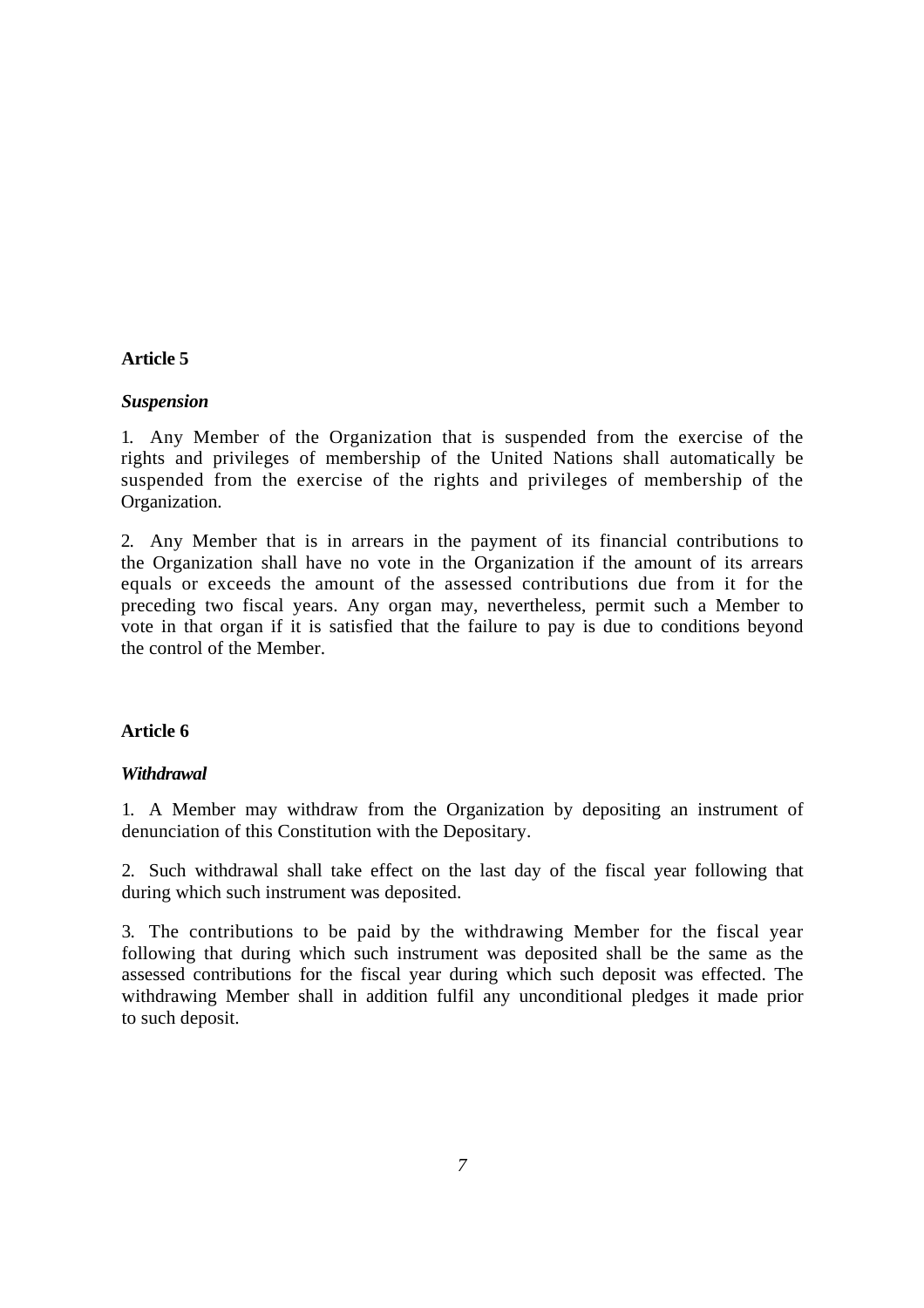### **CHAPTER III Organs**

### **Article 7**

### *Principal and subsidiary organs*

- 1.The principal organs of the Organization shall be:
	- (a) The General Conference (referred to as the "Conference");
	- (b) The Industrial Development Board (referred to as the "Board");
	- (c) The Secretariat.

2. There shall be established a Programme and Budget Committee to assist the Board in the preparation and examination of the programme of work, the regular budget and the operational budget of the Organization and other financial matters pertaining to the Organization.

3. Other subsidiary organs, including technical committees, may be established by the Conference or the Board, which shall give due regard to the principle of equitable geographical representation.

### **Article 8**

### *General Conference*

1. The Conference shall consist of representatives of all Members.

2. (a) The Conference shall hold a regular session every two years, unless it decides otherwise. Special sessions shall be convened by the Director-General at the request of the Board or of a majority of all Members.

(b) Regular sessions shall be held at the seat of the Organization, unless otherwise determined by the Conference. The Board shall determine the place where a special session is to be held.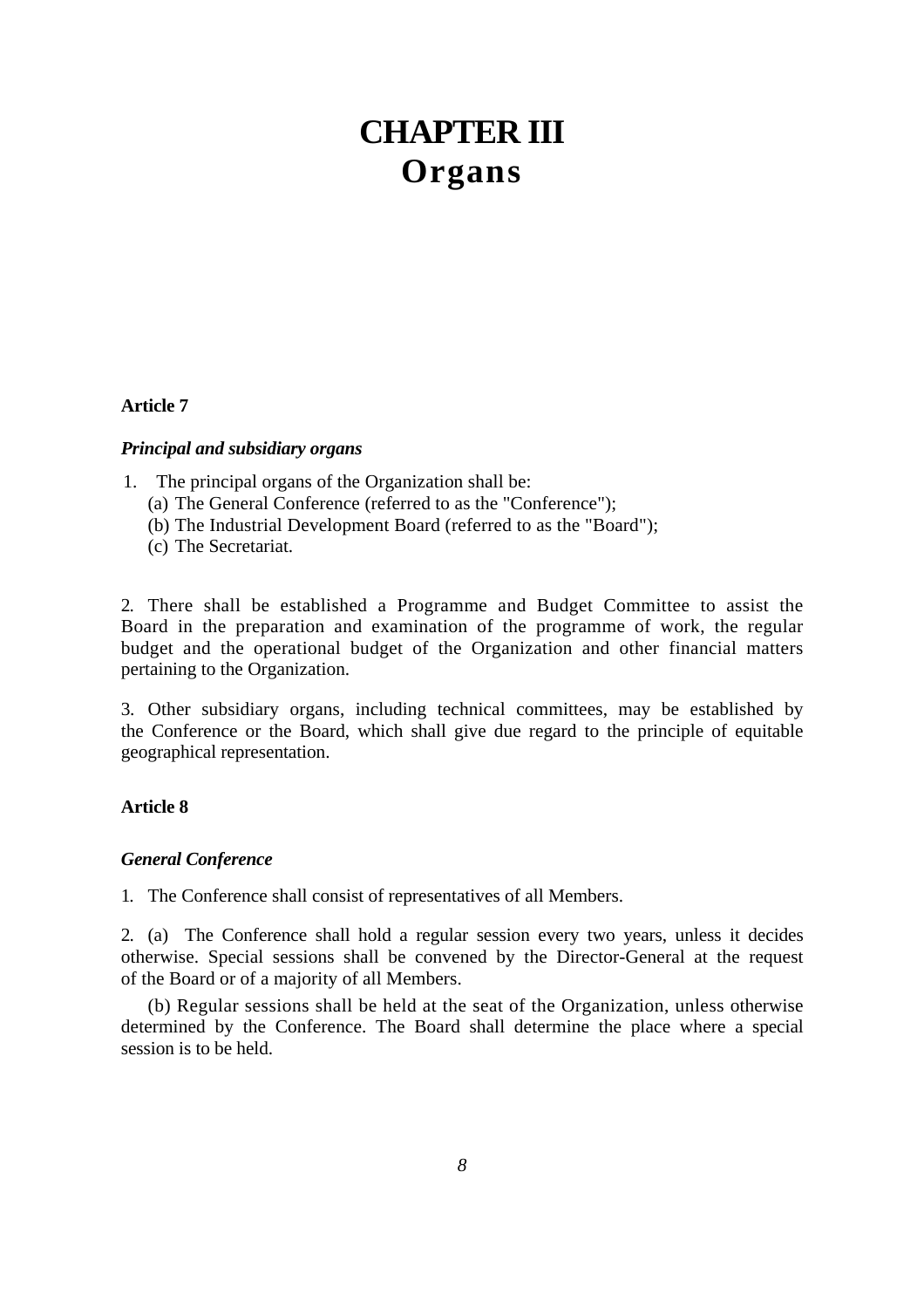3. In addition to exercising other functions specified in this Constitution, the Conference shall:

(a) Determine the guiding principles and the policies of the Organization:

(b) Consider reports of the Board, of the Director-General and of the subsidiary organs of the Conference;

(c) Approve the programme of work, the regular budget and the operational budget of the Organization in accordance with Article 14, establish the scale of assessments in accordance with Article 15, approve the financial regulations of the Organization and supervise the effective utilization of the financial resources of the Organization:

(d) Have the authority to adopt, by a two-thirds majority of the Members present and voting, conventions or agreements with respect to any matter within the competence of the Organization and to make recommendations to the Members concerning such conventions or agreements:

(e) Make recommendations to Members and to international organizations with respect to matters within the competence of the Organization;

Take any other appropriate action to enable the Organization to further its objectives and carry out its functions.

4. The Conference may delegate to the Board such of its powers and functions as it may consider desirable, except for those provided for in: Article 3, subparagraph (b); Article 4; Articles, subparagraphs 3 (a), (b), (c) and (d); Article 9. paragraph I; Article 10. paragraph 1: Article 11, paragraph 2; Article 14, paragraphs 4 and 6: Article 15: Article 18: Article 23, subparagraphs 2 (b) and 3 (b); and Annex I.

5. The Conference shall adopt its own rules of procedure.

6. Each Member shall have one vote in the Conference. Decisions shall be made by a majority of the Members present and voting unless otherwise specified in this Constitution or in the rules of procedure of the Conference.

### **Article 9**

#### *Industrial Development Board*

I. The Board shall consist of 53 Members of the Organization elected by the Conference, which shall give due regard to the principle of equitable geographical distribution. In electing the members of the Board the Conference shall observe the following distribution of seats: 33 members of the Board shall be elected from the States listed in Parts A and C. 15 from the States listed in Part B, and 5 from the Stales listed in Part D of Annex I to this Constitution.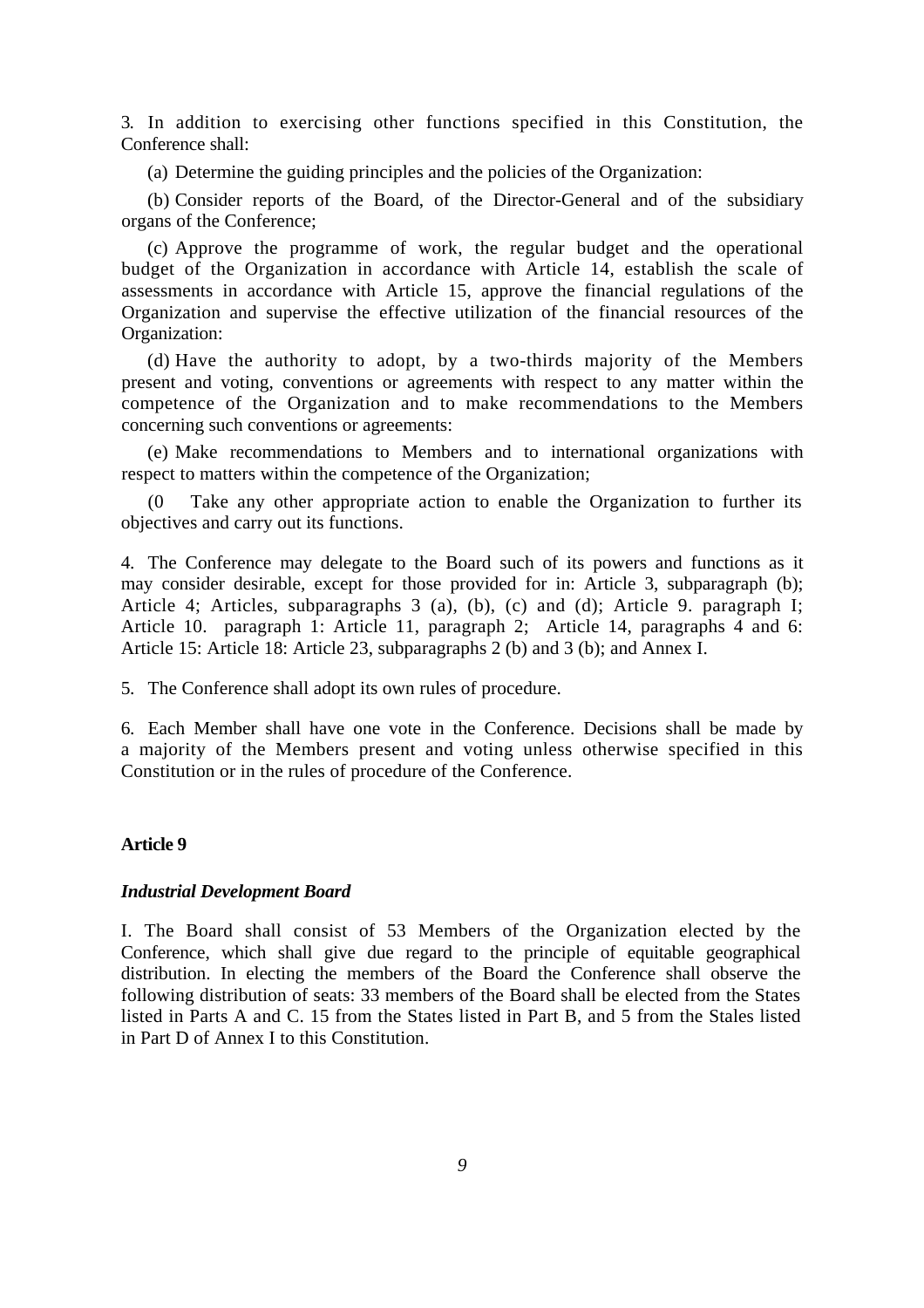2. Members of the Board shall hold office from the close of the regular session of the Conference at which they were elected until the close of the regular session of the Conference four years thereafter, except that the members elected at the first session shall hold office from the time of such election and one half shall hold office only until the close of the regular session two years thereafter. Members of the Board may be re-elected.

3. (a) The Board shall hold at least one regular session each year at such times as it may determine. Special sessions shall be convened by the Director-General at the request of a majority of all members of the Board.

(b) Sessions shall be held at the seat of the Organization, unless otherwise determined by the Board.

4. In addition to exercising other functions specified in this Constitution or delegated to it by the Conference, the Board shall:

(a) Acting under the authority of the Conference, review the implementation of the approved programme of work and of the corresponding regular budget and operational budget, as well as of other decisions of the Conference;

(b) Recommend to the Conference a scale of assessments for regular budget expenditures;

(c) Report to the Conference at each regular session on the activities of the Board;

(d) Request Members to furnish information on their activities related to the work of the Organization;

(e) In accordance with the decisions of the Conference and having regard to circumstances arising between sessions of the Board or the Conference, authorize the Director-General to take such measures as the Board deems necessary to meet unforeseen events with due regard to the functions and financial resources of the Organization;

(f) If the office of Director-General becomes vacant between sessions of the Conference, appoint an Acting Director-General to serve until the next regular or special session of the Conference;

(g) Prepare the provisional agenda for the Conference;

(h) Undertake such other functions as may be required to further the objectives of the Organization subject to the limitations stipulated in this Constitution.

*5.* The Board shall adopt its own rules of procedure.

6. Each member of the Board shall have one vote. Decisions shall be made by a majority of the members present and voting unless otherwise specified in this Constitution or in the rules of procedure of the Board.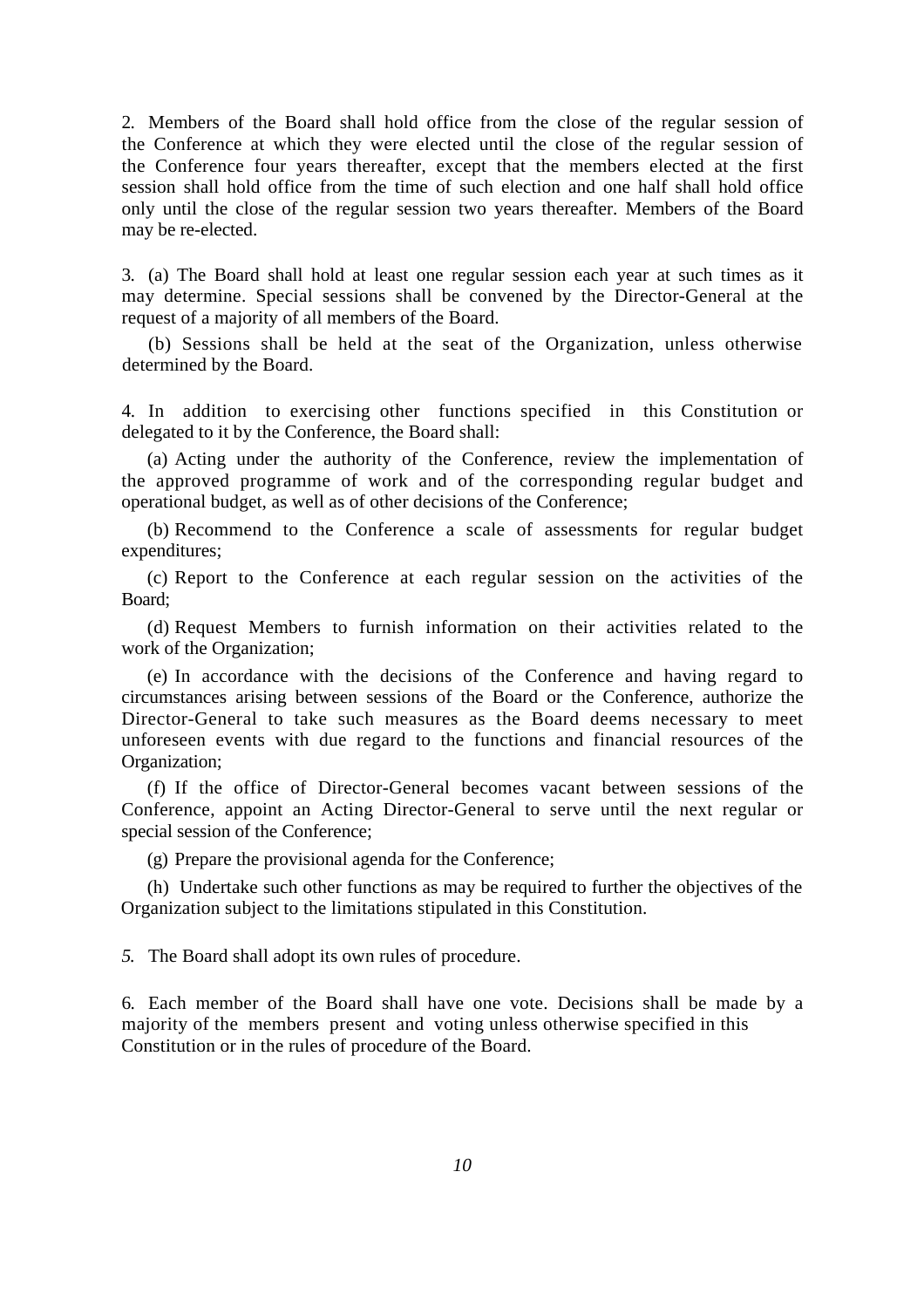7. The Board shall invite any Member not represented on the Board to participate without vote in its deliberations on any matter of particular concern to that Member.

### **Article 10**

### *Programme and Budget Committee*

1. The Programme and Budget Committee shall consist of 27 Members of the Organization elected by the Conference, which shall give due regard to the principle of equitable geographical distribution. In electing the members of the Committee the Conference shall observe the following distribution of seats: 15 members of the Committee shall be elected from the States listed in Parts A and C, 9 from the States listed in Part B, and 3 from the States listed in Part D of Annex I to this Constitution. In designating their representatives to serve on the Committee, States shall take into account their personal qualifications and experience.

2. Members of the Committee shall hold office from the close of the regular session of the Conference at which they were elected until the close of the regular session of the Conference two years thereafter. Members of the Committee may be re-elected.

3. (a) The Committee shall hold at least one session each year. Additional sessions shall be convened by the Director-General at the request of the Board or the Committee.

(b) Sessions shall be held at the seat of the Organization, unless otherwise determined by the Board.

4. The Committee shall:

(a) Perform the functions assigned to it in Article 14;

(b) Prepare the draft scale of assessments for regular budget expenditures, for submission to the Board;

(c) Exercise such other functions with respect to financial matters as may be assigned to it by the Conference or the Board;

(d) Report to the Board at each regular session on all activities of the Committee and submit advice or proposals on financial matters to the Board on its own initiative.

5. The Committee shall adopt its own rules of procedure.

6. Each member of the Committee shall have one vote. Decisions shall be made by a two-thirds majority of the members present and voting.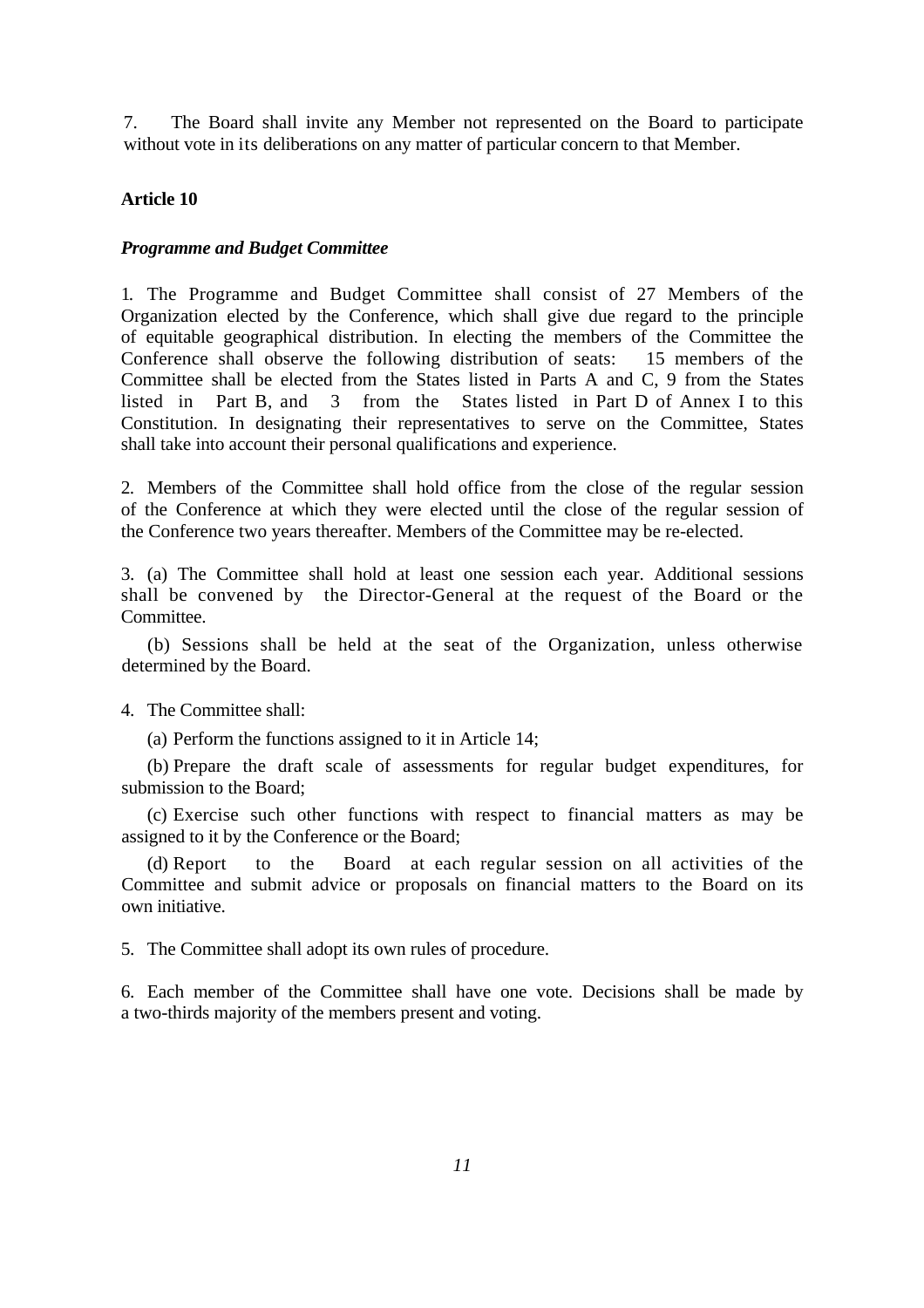### **Article 11**

### *Secretariat*

*1.* The Secretariat shall comprise a Director-General, as well as such Deputy Directors-General and other staff as the Organization may require.

2. The Director-General shall be appointed by the Conference upon recommendation of the Board for a period of four years, he may be reappointed for a further term of four years, after which he shall not be eligible for reappointment.

3. The Director-General shall be the chief administrative officer of the Organization. Subject to general or specific directives of the Conference or the Board, the Director-General shall have the over-all responsibility and authority to direct the work of the Organization. Under the authority of and subject to the control of the Board, the Director-General shall be responsible for the appointment, organization and functioning of the staff.

4. In the performance of their duties the Director-General and the staff shall not seek or receive instructions from any government or from any authority external to the Organization. They shall refrain from any action that might reflect on their position as international officials responsible only to the Organization. Each Member undertakes to respect the exclusively international character of the responsibilities of the Director-General and the staff and not to seek to influence them in the discharge of their responsibilities.

5. The staff shall be appointed by the Director-General under regulations to be established by the Conference upon recommendation of the Board. Appointments at the level of Deputy Director-General shall be subject to approval by the Board. The conditions of service of staff shall conform as far as possible to those of the United Nations common system. The paramount consideration in the employment of the staff and in determining the conditions of service shall be the necessity of securing the highest standards of efficiency, competence and integrity. Due regard shall be paid to the importance of recruiting staff on a wide and equitable geographical basis.

6. The Director-General shall act in that capacity at all meetings of the Conference, of the Board and of the Programme and Budget Committee, and shall perform such other functions as are entrusted to him by these organs. He shall prepare an annual report on the activities of the Organization. In addition, he shall submit to the Conference or to the Board, as appropriate, such other reports as may be required.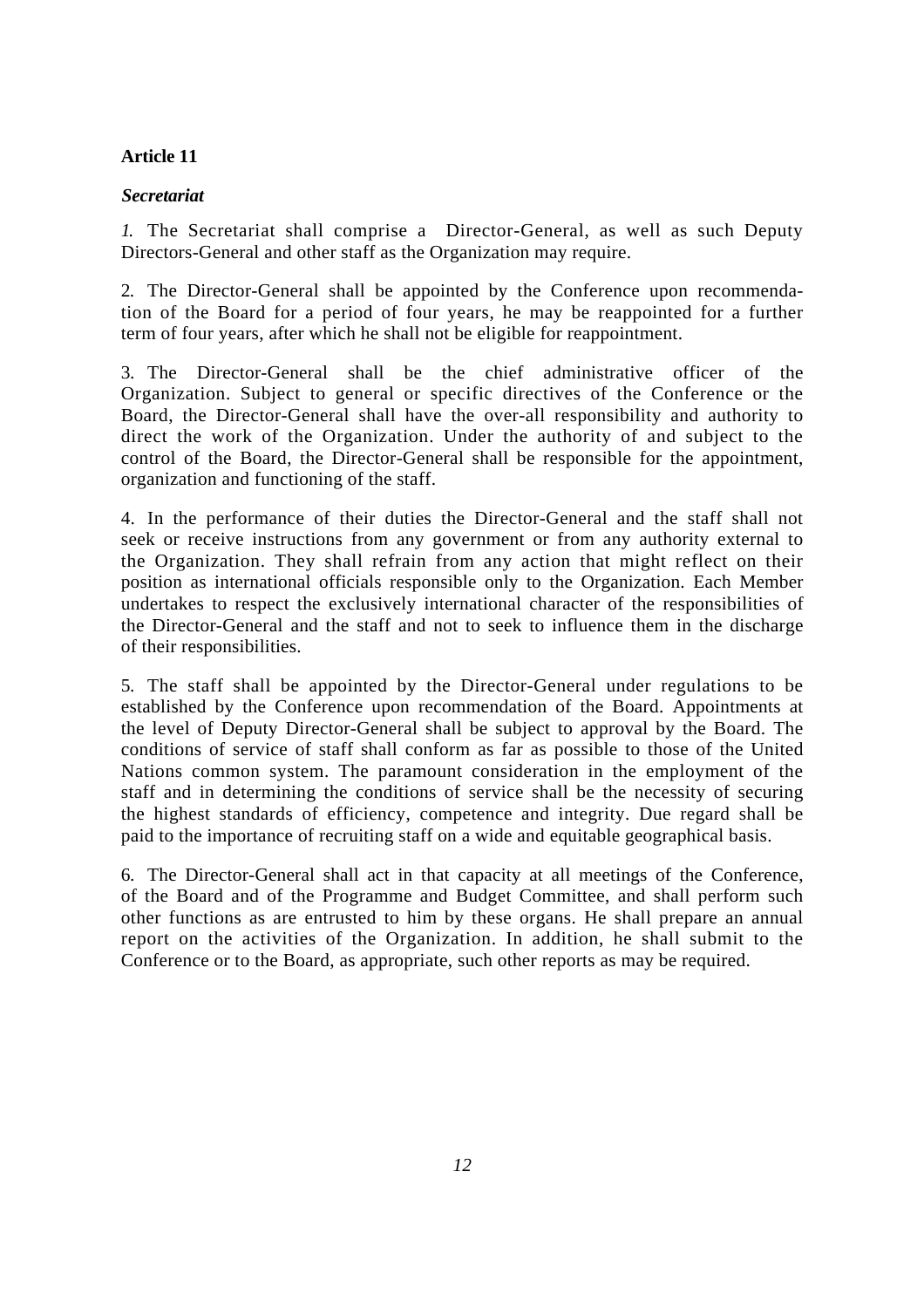### **CHAPTER IV Programme of Work and Financial Matters**

**Article 12** 

### *Expenses of delegations*

Each Member and observer shall bear the expenses of its own delegation to the Conference, to the Board or to any other organ in which it may participate.

### **Article 13**

### *Composition of budgets*

1. The activities of the Organization shall be carried out in accordance with its approved programme of work and budgets.

2. The expenditures of the Organization shall be divided into the following categories:

(a) Expenditures to be met from assessed contributions (referred to as the "regular budget"): and

(b) Expenditures to be met from voluntary contributions to the Organization, and such other income as may be provided for in the financial regulations (referred to as the "operational budget").

3. The regular budget shall provide for expenditures for administration, research, other regular expenses of the Organization and for other activities, as provided for in Annex II.

4. The operational budget shall provide for expenditures for technical assistance and other related activities.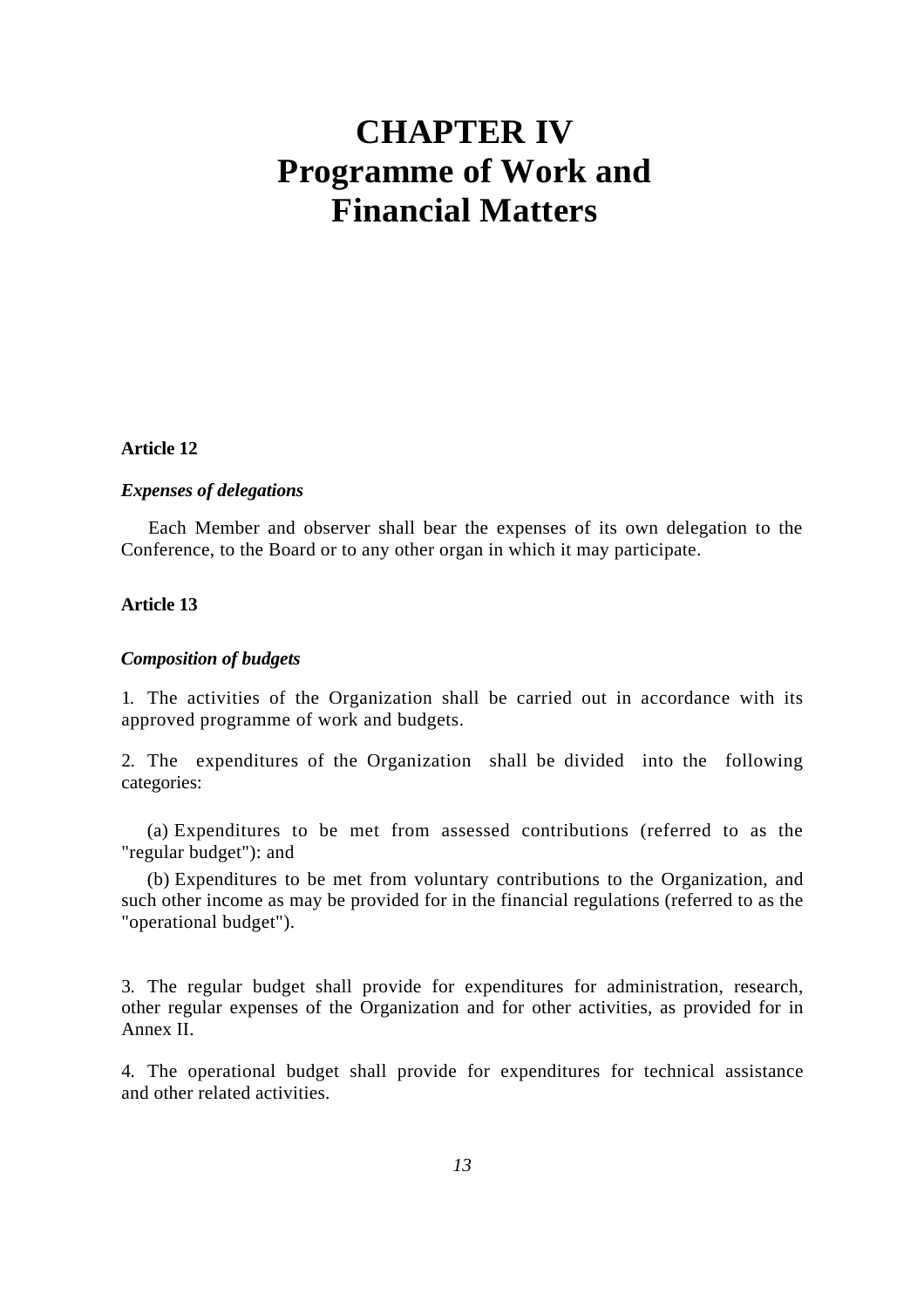### **Article 14**

### *Programme and budgets*

1. The Director-General shall prepare and submit to the Board through the Programme and Budget Committee, at a time specified in the financial regulations, a draft programme of work for the following fiscal period, together with the corresponding estimates for those activities to be financed from the regular budget. The Director-General shall, at the same time, submit proposals and financial estimates for those activities to be financed from voluntary contributions to the Organization.

2. The Programme and Budget Committee shall consider the proposals of the Director-General and submit to the Board its recommendations on the proposed programme of work and corresponding estimates for the regular budget and the operational budget. Such recommendations of the Committee shall require a two-thirds majority of the members present and voting.

3. The Board shall examine the proposals of the Director-General together with any recommendations of the Programme and Budget Committee and adopt the programme of work, the regular budget and the operational budget, with such modifications as it deems necessary, for submission to the Conference for consideration and approval. Such adoption shall require a two-thirds majority of the members present and voting.

4. (a) The Conference shall consider and approve the programme of work and the corresponding regular budget and operational budget submitted to it by the Board, by a two-thirds majority of the Members present and voting.

(b) The Conference may make amendments in the programme of work and the corresponding regular budget and operational budget, in accordance with paragraph 6.

5. When required, supplementary or revised estimates for the regular budget or operational budget shall be prepared and approved in accordance with paragraphs 1 to 4 above and the financial regulations.

6. No resolution, decision or amendment involving expenditure, which has not already been considered in accordance with paragraphs 2 and 3, shall be approved by the Conference unless it is accompanied by an estimate of expenditures prepared by the Director-General. No resolution, decision or amendment in respect of which expenditures are anticipated by the Director-General shall be approved by the Conference until the Programme and Budget Committee and subsequently the Board, meeting concurrently with the Conference, have had an opportunity to act in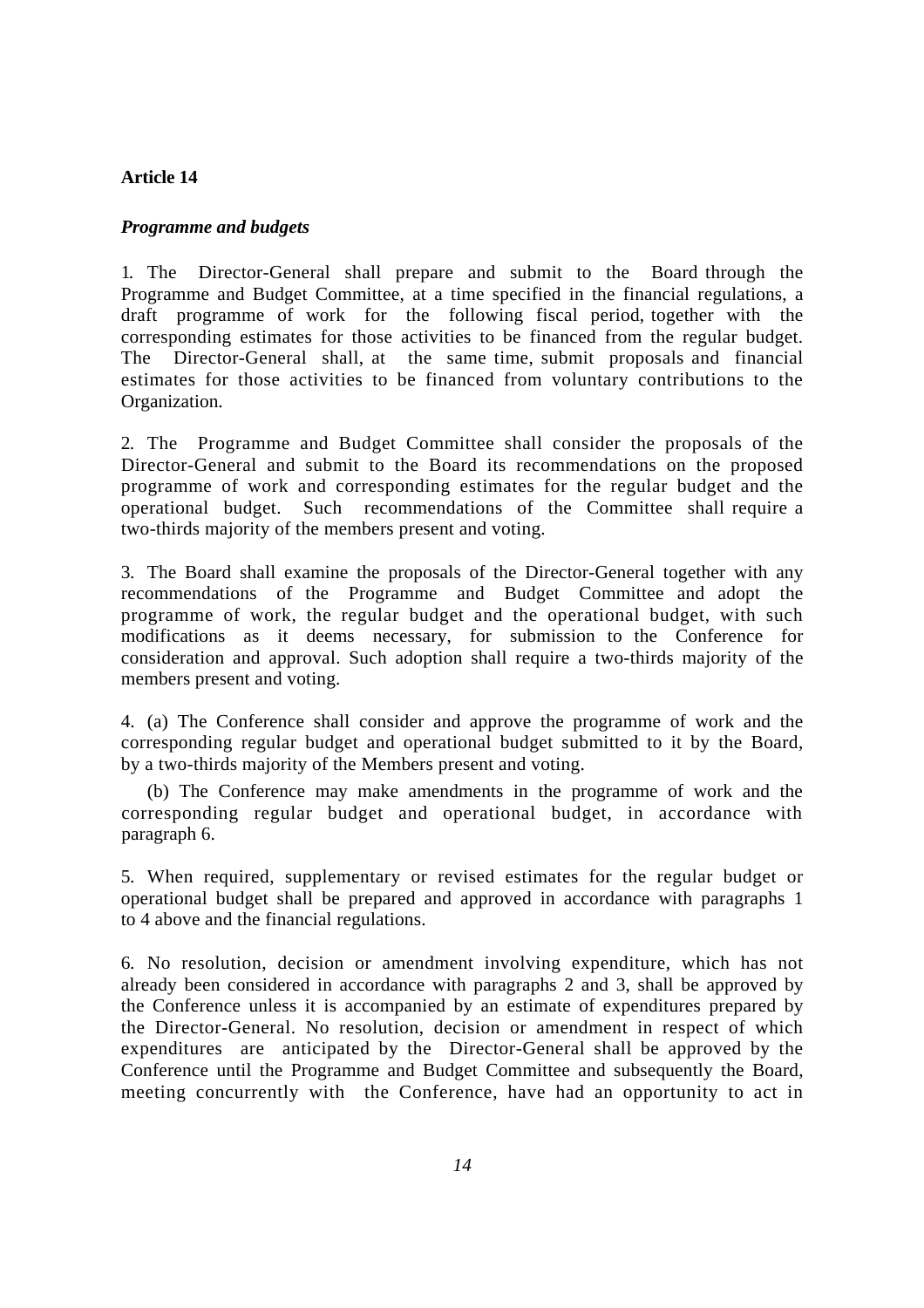accordance with paragraphs 2 and 3. The Board shall submit its decisions to the Conference. The approval by the Conference of such resolutions, decisions and amendments shall require a two-thirds majority of all Members.

### **Article 15**

#### *Assessed contributions*

*1.* Regular budget expenditures shall be borne by the Members, as apportioned in accordance with a scale of assessment established by the Conference by a two-thirds majority of the Members present and voting, upon the recommendation of the Board adopted by a two-thirds majority of the members present and voting, on the basis of a draft prepared by the Programme and Budget Committee.

2. The scale of assessments shall be based to the extent possible on the scale most recently employed by the United Nations. No Member shall be assessed more than twenty-five per cent of the regular budget of the Organization.

### **Article 16**

#### *Voluntary contributions to the Organization*

Subject to the financial regulations of the Organization, the Director-General, on behalf of the Organization, may accept voluntary contributions to the Organization, including gifts, bequests and subventions, made to the Organization by governments, intergovernmental or non-governmental organizations or other non-governmental sources, provided that the conditions attached to such voluntary contributions are consistent with the objectives and policies of the Organization.

### **Article 17**

### *Industrial Development Fund*

In order to increase the resources of the Organization and to enhance its ability to meet promptly and flexibly the needs of the developing countries, the Organization shall have an Industrial Development Fund which will be financed through the voluntary contributions to the Organization provided for in Article 16, and other income as may be provided for in the financial regulations of the Organization. The Director-General shall administer the Industrial Development Fund in accordance with the general policy guidelines governing the operations of the Fund that are established by the Conference, or by the Board acting on behalf of the Conference, and in accordance with the financial regulations of the Organization.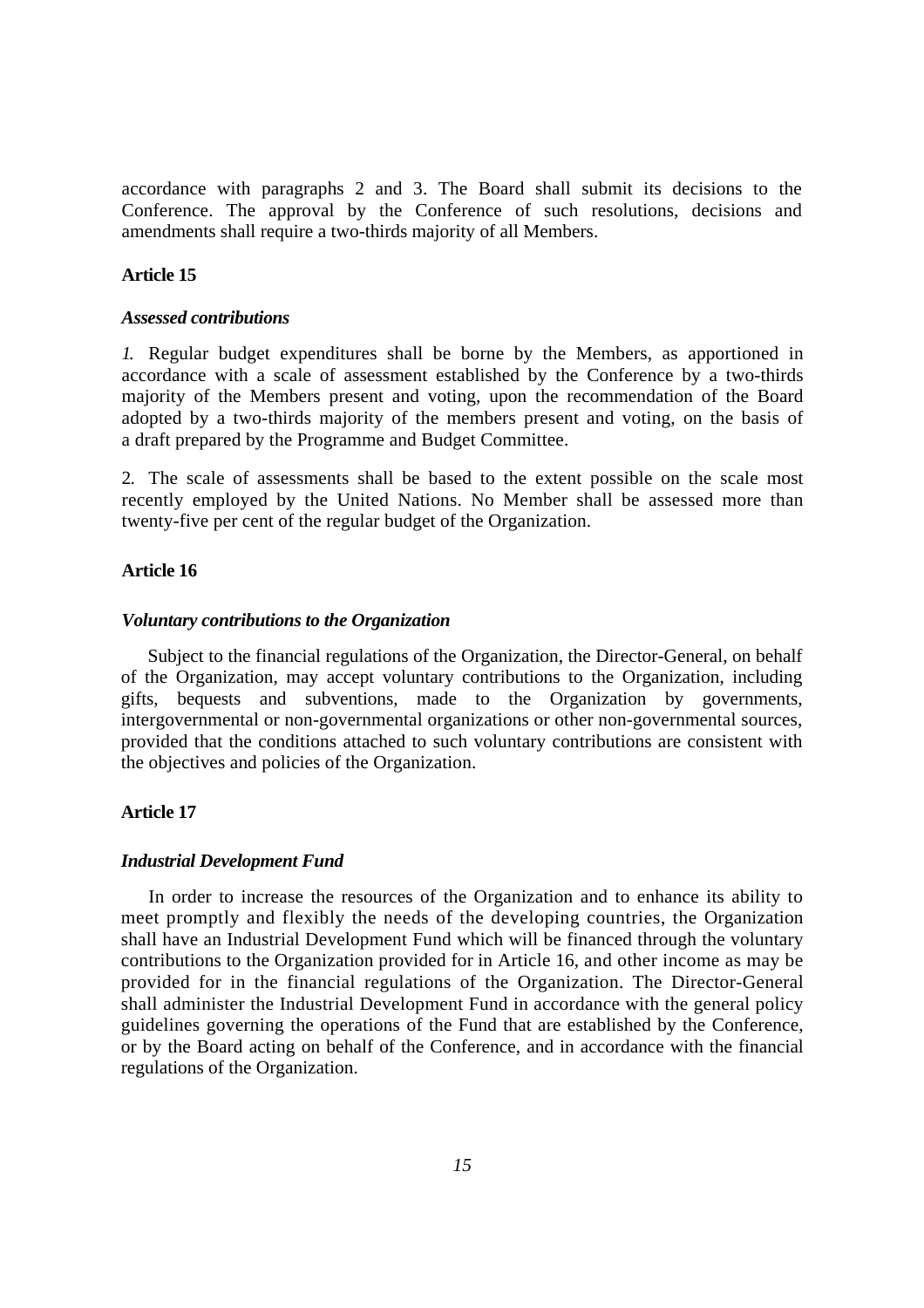### **CHAPTER V Co-operation and Co-ordination**

### **Article 18**

### *Relations with the United Nations*

The Organization shall be brought into relationship with the United Nations as one of the specialized agencies referred to in Article 57 of the Charter of the United Nations. Any agreement concluded in accordance with Article 63 of the Charter shall require the approval of the Conference, by a two-thirds majority of the Members present and voting, upon the recommendation of the Board.

### **Article 19**

#### *Relations with other organizations*

1. The Director-General may, with the approval of the Board and subject to guidelines established by the Conference:

(a) Enter into agreements establishing appropriate relationships with other organizations of the United Nations system and with other intergovernmental and governmental organizations,

(b) Establish appropriate relations with non-governmental and other organizations the work of which is related to that of the Organization. When establishing such relations with national organizations the Director-General shall consult with the governments concerned.

3. Subject to such agreements and relations, the Director-General may establish working arrangements with such organizations.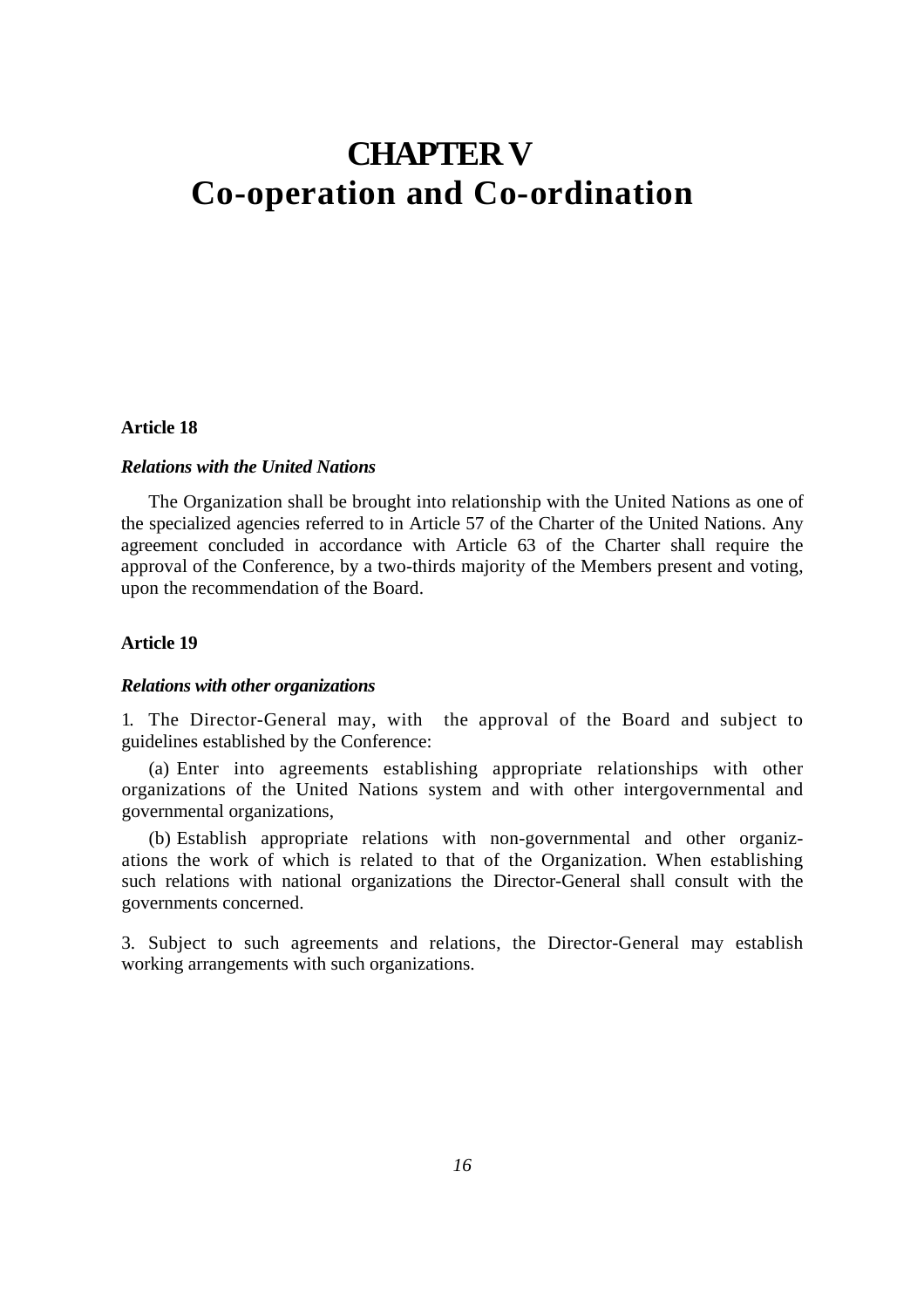### **CHAPTER VI Legal Matters**

### **Article 20**

*Seat* 

1. The seat of the Organization shall be Vienna. The Conference may change the seat by a two-thirds majority of all members.

*2.* The Organization shall conclude a headquarters agreement with the Host Government.

### **Article 21**

### *Legal capacity, privileges and immunities*

1. The Organization shall enjoy in the territory of each of its Members such legal capacity and such privileges and immunities as are necessary for the exercise of its functions and for the fulfilment of its objectives. Representatives of Members and officials of the Organization shall enjoy such privileges and immunities as are necessary for the independent exercise of their functions in connection with the Organization.

2. The legal capacity, privileges and immunities referred to in paragraph 1 shall:

(a) In the territory of any Member that has acceded to the Convention on the Privileges and Immunities of the Specialized Agencies in respect of the Organization, be as defined in the standard clauses of that Convention as modified by an annex thereto approved by the Board;

*(b)* In the territory of any Member that has not acceded to the Convention on the Privileges and Immunities of the Specialized Agencies in respect of the Organization but has acceded to the Convention on the Privileges and Immunities of the United Nations, be as defined in the latter Convention, unless such State notifies the Depositary on depositing its instrument of ratification, acceptance, approval or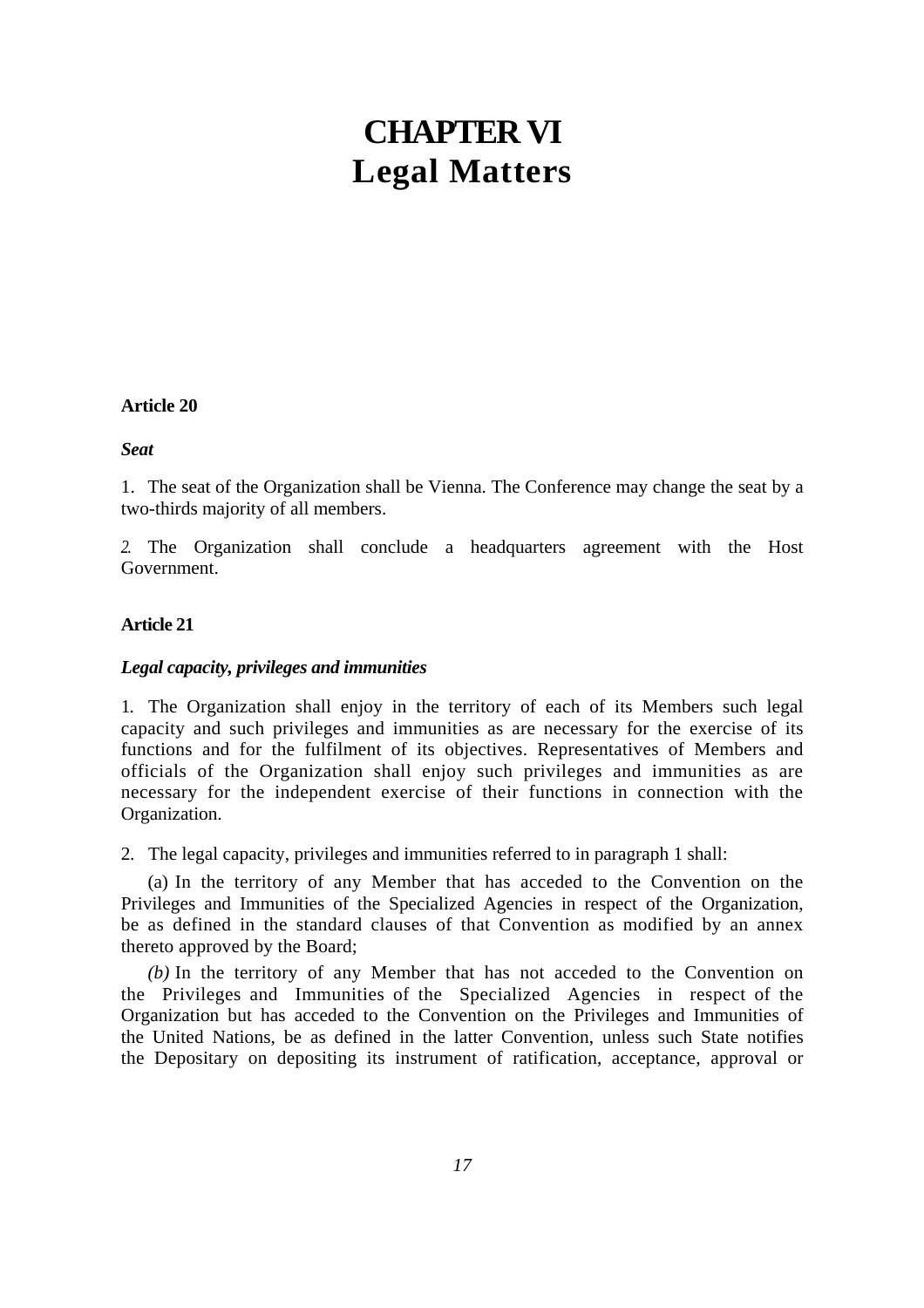accession that it will not apply this Convention to the Organization; the Convention on the Privileges and Immunities of the United Nations shall cease to apply to the Organization thirty days after such State has so notified the Depositary;

(c) Be as defined in other agreements entered into by the Organization.

### **Article 22**

### *Settlement of disputes and requests for advisory opinions*

1. (a) Any dispute among two or more Members concerning the interpretation or application of this Constitution, including its annexes, that is not settled by negotiation shall be referred to the Board unless the parties concerned agree on another mode of settlement. If the dispute is of particular concern to a Member not represented on the Board, that Member shall be entitled to be represented in accordance with rules to be adopted by the Board.

(b) If the dispute is not settled pursuant to paragraph 1 (a) to the satisfaction of any party to the dispute, that party may refer the matter: either, (i) if the parties so agree:

(A) to the International Court of Justice; or

(B) to an arbitral tribunal;

or, (ii) otherwise, to a conciliation commission.

The rules concerning the procedures and operation of the arbitral tribunal and of the conciliation commission are laid down in Annex III to this Constitution.

2. The Conference and the Board are separately empowered, subject to authorization from the General Assembly of the United Nations, to request the International Court of Justice to give an advisory opinion on any legal question arising within the scope of the Organization's activities.

### **Article 23**

### *Amendments*

1. At any time after the second regular session of the Conference any Member may propose amendments to this Constitution. Texts of proposed amendments shall be promptly communicated by the Director-General to all Members and shall not be considered by the Conference until ninety days after the dispatch of such communication.

*2.* Except as specified in paragraph 3, an amendment shall come into force and be binding on all Members when:

(a) It is recommended by the Board to the Conference;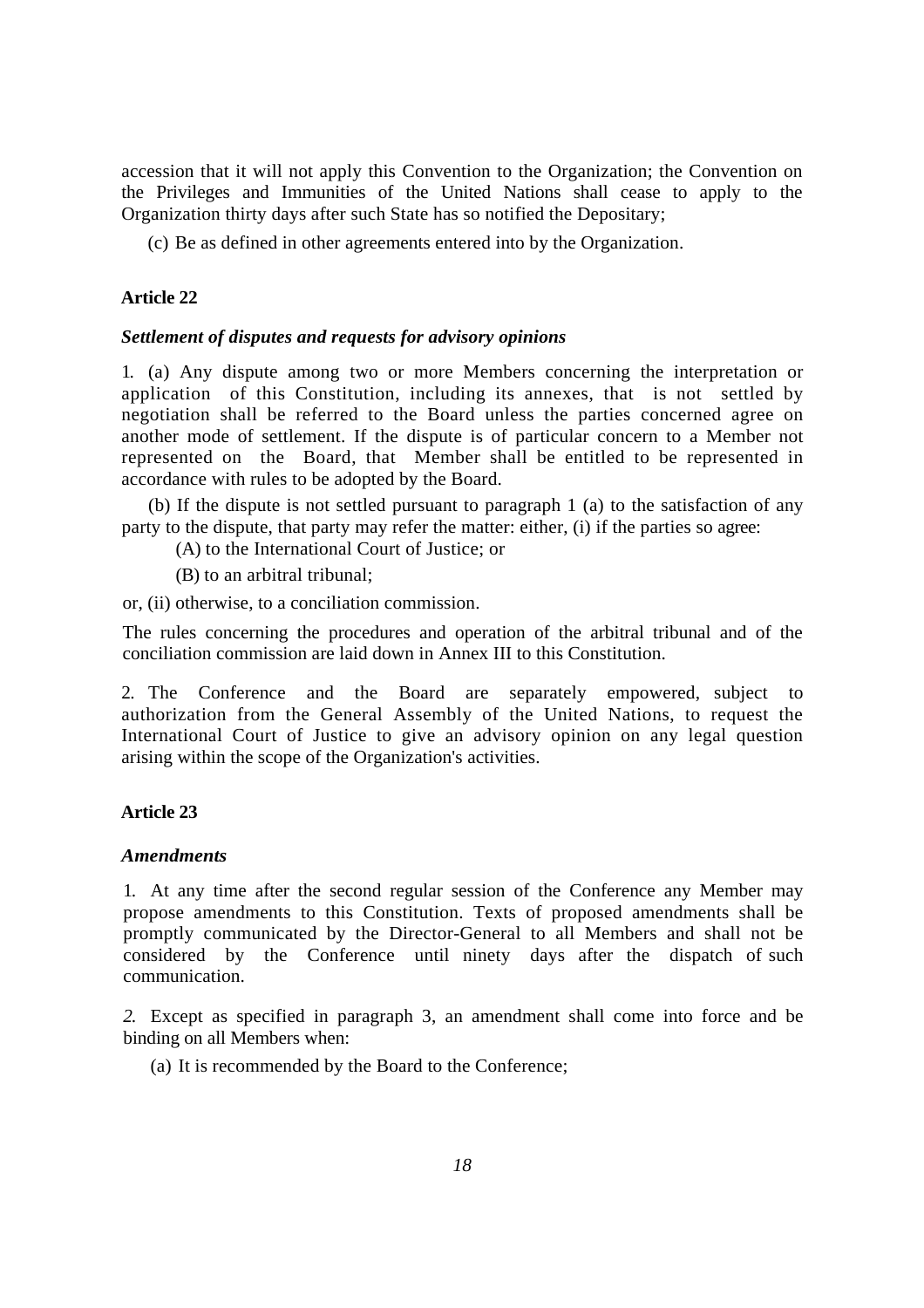(b) It is approved by the Conference by a two-thirds majority of all Members; and

(c) Two-thirds of the Members have deposited instruments of ratification, acceptance or approval of the amendment with the Depositary,

3. An amendment relating to Article 6, 9, 10, 13, 14 or 23 or to Annex II shall come into force and be binding on all Members when:

(a) It is recommended by the Board to the Conference by a two-thirds majority of all members of the Board;

(b) It is approved by the Conference by a two-thirds majority of all Members; and

(c) Three-fourths of the Members have deposited instruments of ratification, acceptance or approval of the amendment with the Depositary.

### **Article 24**

### *Signature, ratification, acceptance, approval and accession*

1. This Constitution shall be open for signature by all States specified in subparagraph (a) of Article 3, until 7 October 1979 at the Federal Ministry for Foreign Affairs of the Republic of Austria and subsequently at United Nations Headquarters in New York until the date this Constitution enters into force.

2. This Constitution shall be subject to ratification, acceptance or approval by signatory States. Instruments of ratification, acceptance or approval of such States shall be deposited with the Depositary.

3. After the entry into force of this Constitution in accordance with paragraph 1 of Article 25, States specified in subparagraph (a) of Article 3 that have not signed this Constitution, as well as States approved for membership pursuant to subparagraph (b) of that Article, may accede to this Constitution by depositing instruments of accession.

### **Article 25**

### *Entry into force*

I. This Constitution shall enter into force when at least eighty States that had deposited instruments of ratification, acceptance or approval notify the Depositary that they have agreed, after consultations among themselves, that this Constitution shall enter into force.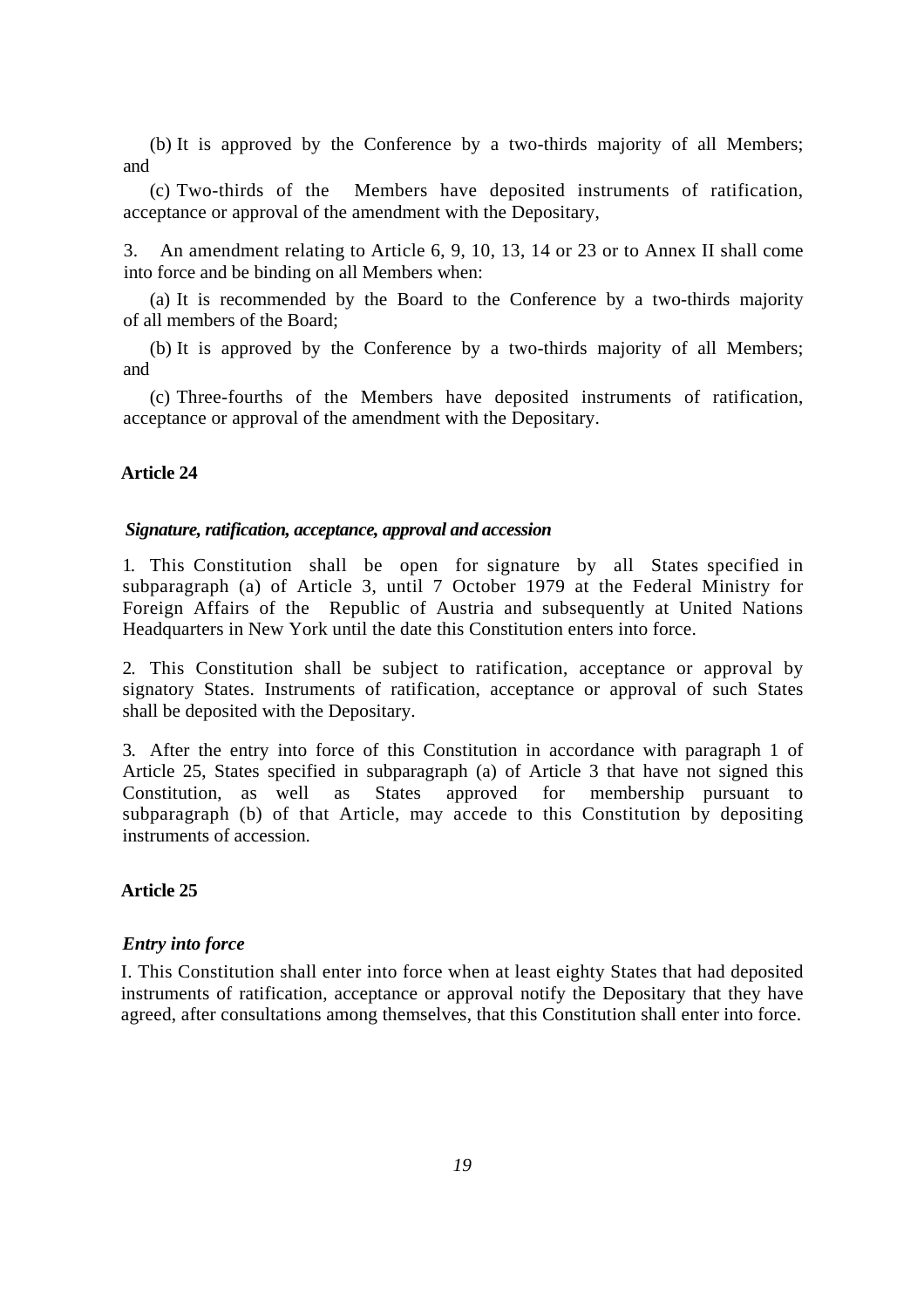*2.* This Constitution shall enter into force:

(a) For States that participated in the notification referred to in paragraph 1, on the date of the entry into force of this Constitution:

(b) For States that had deposited instruments of ratification, acceptance or approval before the entry into force of this Constitution but did not participate in the notification referred to in paragraph 1, on such later date on which they notify the Depositary that this Constitution shall enter into force for them;

(c) For States that deposit instruments of ratification, acceptance, approval or accession subsequent to the entry into force of this Constitution, on the date of such deposit.

### **Article 26**

### *Transitional arrangements*

1*.* The Depositary shall convene the first session of the Conference, to be held within three months following the entry into force of this Constitution.

2. The rules and regulations governing the organization established by United Nations General Assembly resolution 2152 (XXI) shall govern the Organization and its organs until such time as the latter may adopt new provisions.

### **Article 27**

#### *Reservations*

No reservations may be made in respect of this Constitution.

### **Article 28**

### *Depositary*

1. The Secretary-General of the United Nations shall be the Depositary of this Constitution.

2. In addition to notifying the States concerned, the Depositary shall notify the Director-General of all matters affecting this Constitution.

### **Article 29**

### *Authentic texts*

This Constitution shall be authentic in Arabic, Chinese, English, French, Russian and Spanish.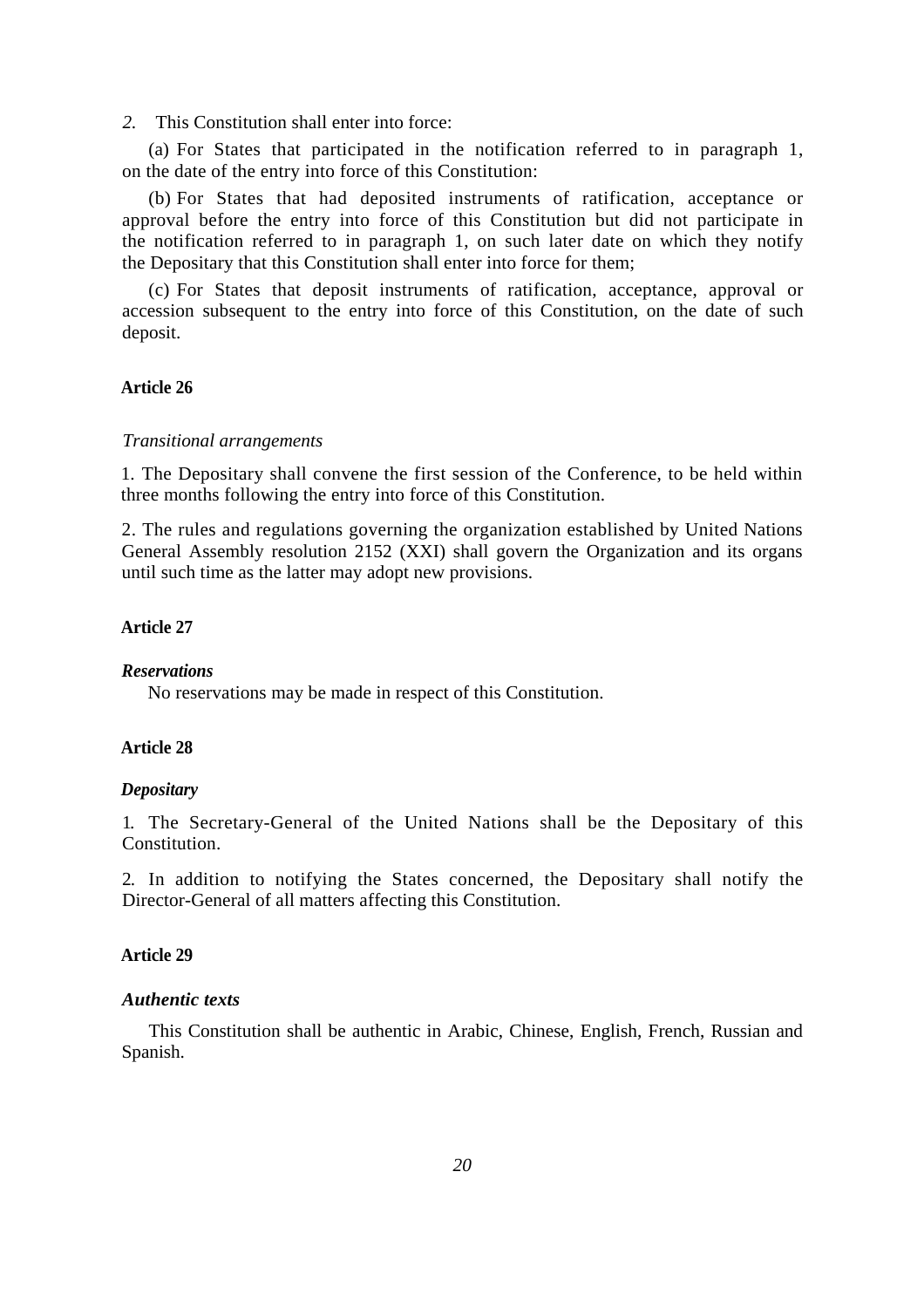### **ANNEX I**

### *Lists of States*

*1.* If a State that is not listed in any of the lists below becomes a Member, the Conference shall decide, after appropriate consultations, in which of those lists it is to be included.

2. The Conference may at any time, after appropriate consultations, change the classification of a Member as listed below.

3. Changes in the lists below that are made in accordance with paragraph 1 or 2 shall not be considered amendments within the meaning of Article 23.

### **LISTS**

[The lists of States to be included by the Depositary in this Annex are the lists determined by the General Assembly of the United Nations for the purpose of paragraph 4 of section II of its resolution 2152 (XXI), as in effect on the date this Constitution enters into force.]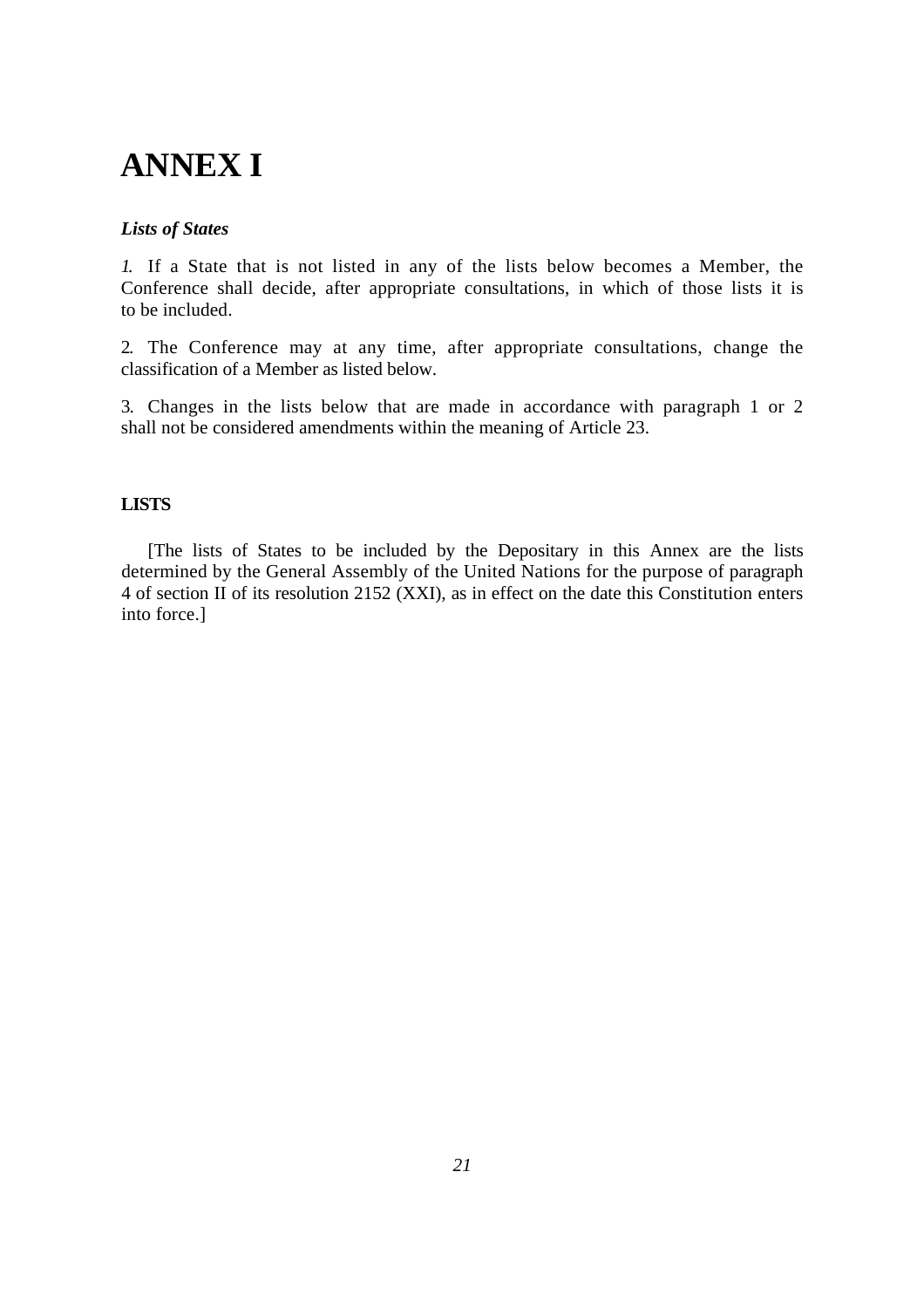### **ANNEX II**

### *The regular budget*

A. 1 Administration, research and other regular expenses of the Organization shall be deemed to include:

- (a) Interregional and regional advisers;
- (b) Short-term advisory services provided by the staff of the Organization:
- (c) Meetings, including technical meetings, provided for in the programme of work financed from the regular budget of the Organization;
- (d) Programme support costs arising from technical assistance projects, to the extent that these costs are not reimbursed to the Organization by the source of financing of such projects.

2. Concrete proposals conforming to the above provisions shall be implemented after consideration by the Programme and Budget Committee, adoption by the Board and approval by the Conference, in accordance with Article 14.

B. In order to improve the effectiveness of the Organization's programme of work in the field of industrial development, the regular budget shall also finance other activities heretofore financed out of Section 15 of the United Nations Regular Budget, in the amount of 6 per cent of the total of the regular budget. These activities shall strengthen the Organization's contribution to the United Nations development system taking into account the importance of utilizing the United Nations Development Programme country programming process, which is subject to the consent of the countries concerned, as a frame of reference for these activities.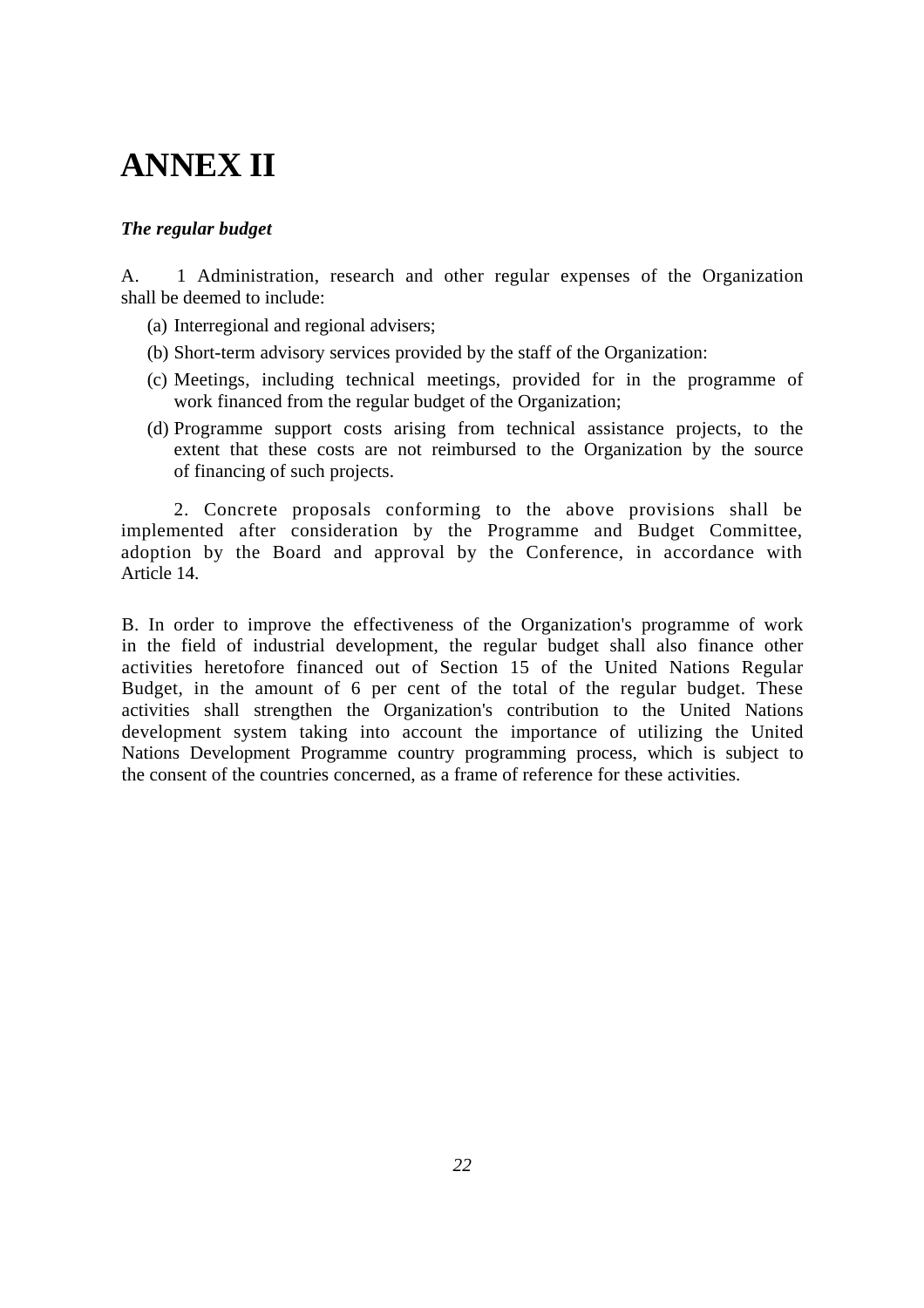### **ANNEX III**

### *Rules Concerning Arbitral Tribunals and Conciliation Commissions*

Unless otherwise agreed by all the Members parties to a dispute that has not been settled pursuant to paragraph 1 (a) of Article 22 and that has been referred to an arbitral tribunal pursuant to subparagraph 1  $(b)(i)(B)$  of Article 22 or to a conciliation commission pursuant to subparagraph 1 (b)(ii), the following rules shall govern the procedures and operation of such tribunals and commissions:

### 1. *Initiation*

Within three months of the conclusion by the Board of its consideration of a dispute referred to it pursuant to paragraph 1 (a) of Article 22 or, if it does not conclude its consideration within eighteen months of such referral, then within twenty-one months of such referral, all the parties to the dispute may notify the Director-General that they wish to refer the dispute to an arbitral tribunal or any such party may notify the Director-General that it wishes to refer the dispute to a conciliation commission. If the parties had agreed on another mode of settlement, then such notification may be made within three months of the conclusion of that special procedure.

### 2. *Establishment*

(a) The parties to the dispute shall, by their unanimous decision, appoint, as appropriate, three arbitrators or three conciliators, and shall designate one of these as President of the tribunal or commission.

(b) If within three months of the notification referred to in paragraph 1 above one or more members of the tribunal or commission have not been so appointed, the Secretary-General of the United Nations shall, at the request of any party, within three months of such request designate any members, including the President, then still required to be appointed.

(c) If a vacancy arises on the tribunal or commission, it shall be filled within one month in accordance with paragraph (a) or thereafter in accordance with paragraph (b).